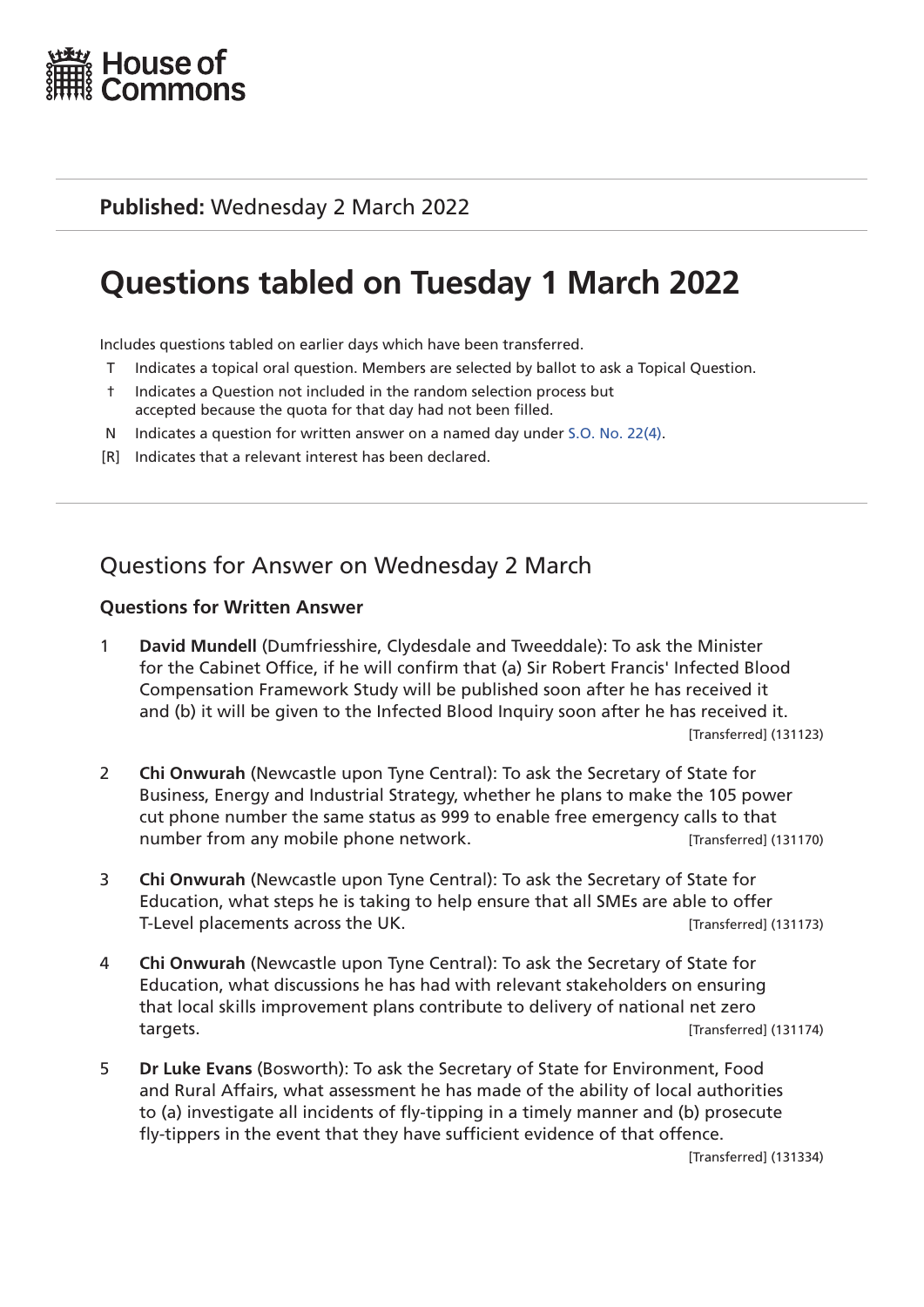- 6 **Dr Luke Evans** (Bosworth): To ask the Secretary of State for Environment, Food and Rural Affairs, what assessment he has made of the (a) effectiveness and (b) adequacy of the severity of the deterrent for flytipping. [Transferred] (131336)
- 7 **Harriett Baldwin** (West Worcestershire): To ask the Secretary of State for Work and Pensions, how much European Social Fund money has been spent in Worcestershire in each of the last five financial years. [Transferred] (131166)
- 8 **Vicky Foxcroft** (Lewisham, Deptford): To ask the Secretary of State for Work and Pensions, pursuant to the Answer of 17th January 2022 to Question 105664 on Government: Procurement, whether the first meeting of the Disability Commissioning Taskforce took place on 26th January 2022 as planned; whether she plans to publish the minutes of the first meeting; and when the taskforce is due to meet next. **Example 20** and the state of the state of the state of the state of the state of the state of the state of the state of the state of the state of the state of the state of the state of the state of the s
- 9 **Jim Shannon** (Strangford): To ask the Secretary of State for Work and Pensions, what fiscal steps she is taking to tackle levels of child poverty in (a) families with three or more children and (b) other families in response to rising costs of living. [Transferred] (131180)
- 10 **Charlotte Nichols** (Warrington North): To ask the Secretary of State for Health and Social Care, if he will increase the number of places available for students to study medicine and nursing at university. The same state of the state of the state (131338)

### Questions for Answer on Thursday 3 March

#### **Questions for Written Answer**

- 1 **Gareth Bacon** (Orpington): To ask the Attorney General, if he will provide a list of (a) professional staff networks and (b) social clubs operating within his Department; and if he will provide the (i) budgets and (ii) FTE staff time allocated to each group within each of the last three years. (132398)
- 2 **Gareth Bacon** (Orpington): To ask the Minister for the Cabinet Office, if he will provide a list of (a) professional staff networks and (b) social clubs operating within his Department; and if he will provide the (i) budgets and (ii) FTE staff time allocated to each group within each of the last three years. (132385)
- 3N **Chi Onwurah** (Newcastle upon Tyne Central): To ask the Minister for the Cabinet Office, what assessment he has made of the potential merits of SMEs accessing Public Sector contracts via the digital platform of Bloom Services; and if he will make an assessment of the compatibility of those services with those provided by Crown Commercial Services. [Transferred] (131172)
- 4 **Alison Thewliss** (Glasgow Central): To ask the Minister for the Cabinet Office, how many communications staff in total are employed (a) full time, (b) part time and (c) with flexible working arrangements in the Government. (132283)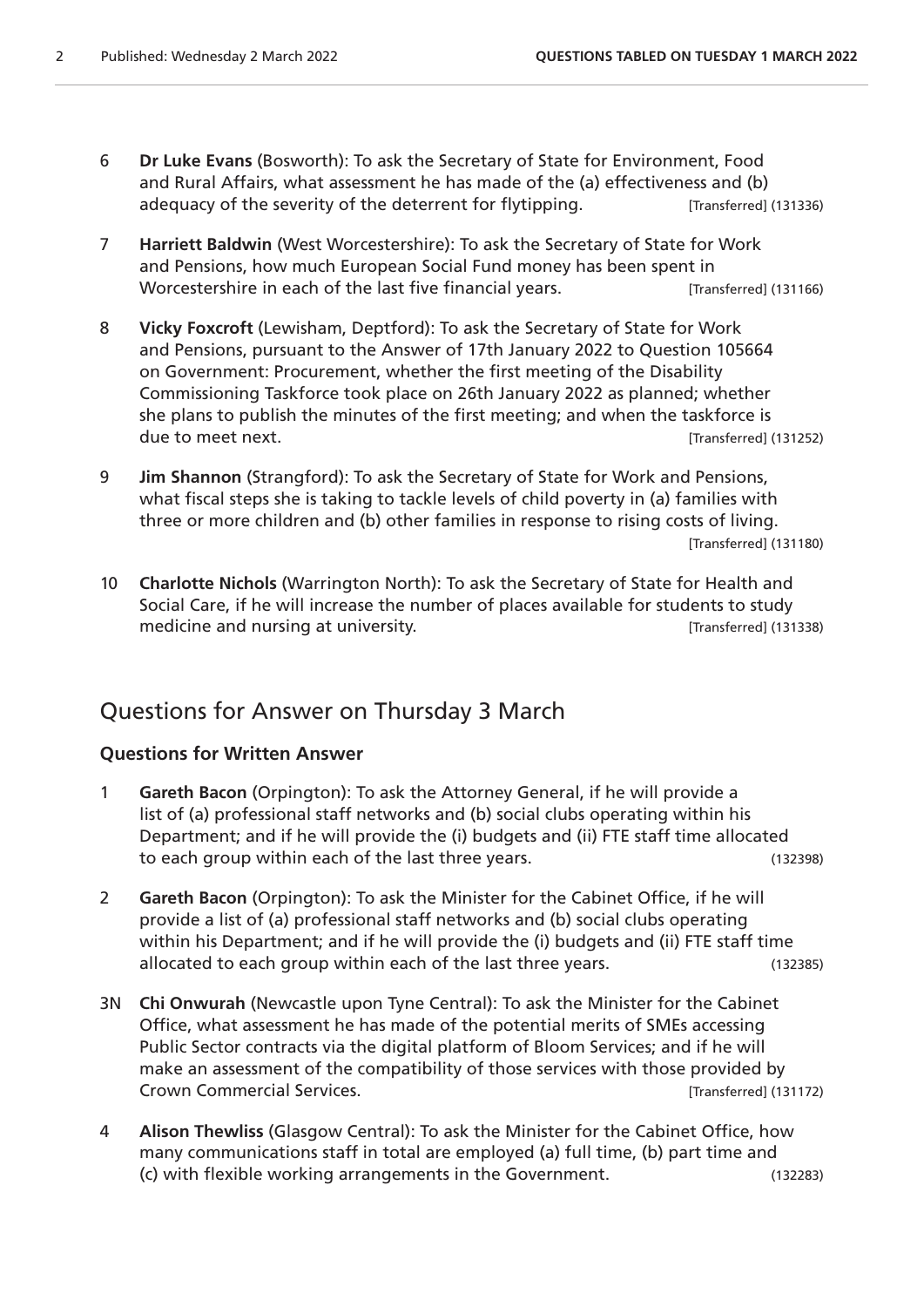- 5 **Alison Thewliss** (Glasgow Central): To ask the Minister for the Cabinet Office, how much the Government spends on the employment of communications staff annually. (132288)
- 6 **Mr Jonathan Lord** (Woking): To ask the President of COP26, what assessment he has made of the potential effect of the Glasgow Climate Pact on tackling climate change. (132244)
- 7 **Fleur Anderson** (Putney): To ask the Secretary of State for Business, Energy and Industrial Strategy, what steps his Department is taking to reduce paper junk mail in the context of tackling climate change. (132382)
- 8 **Gareth Bacon** (Orpington): To ask the Secretary of State for Business, Energy and Industrial Strategy, if he will provide a list of (a) professional staff networks and (b) social clubs operating within his Department; and if he will provide the (i) budgets and (ii) FTE staff time allocated to each group within each of the last three years. (132386)
- 9 **Daisy Cooper** (St Albans): To ask the Secretary of State for Business, Energy and Industrial Strategy, what estimate he has made of the average cost difference between the installation costs and efficiency savings arising from smart meter installation. (132375)
- 10N **Virginia Crosbie** (Ynys Môn): To ask the Secretary of State for Business, Energy and Industrial Strategy, what assessment he has made of the potential merits of including people who claim disability benefit in the eligibility criteria for the Warm Home Discount. **Warm Home Discount. Example 20** (131356)
- 11 **Rachael Maskell** (York Central): To ask the Secretary of State for Business, Energy and Industrial Strategy, what steps he is taking to support (a) a rapid transition to renewable energy sources and (b) other countries with that transition. (132308)
- 12 **Sarah Olney** (Richmond Park): To ask the Secretary of State for Business, Energy and Industrial Strategy, if he will publish the evidential basis behind the age profile of forests logged for wood pellets used in the Drax power station having remained constant. (132331)
- 13 **Sarah Olney** (Richmond Park): To ask the Secretary of State for Business, Energy and Industrial Strategy, whether he has made an assessment of the implications for his policies of the reports from (a) the European Academies' Science Advisory Council, (b) the Ember think tank and (c) Chatham House which suggest that burning wood pellets risks making climate change worse. (132332)
- 14 **Andrew Rosindell** (Romford): To ask the Secretary of State for Business, Energy and Industrial Strategy, with reference to the commitment in the Levelling Up in the United Kingdom White Paper on funding for research and development hot spots, what plans his Department has to promote research and development in the London Borough of Havering. (132191)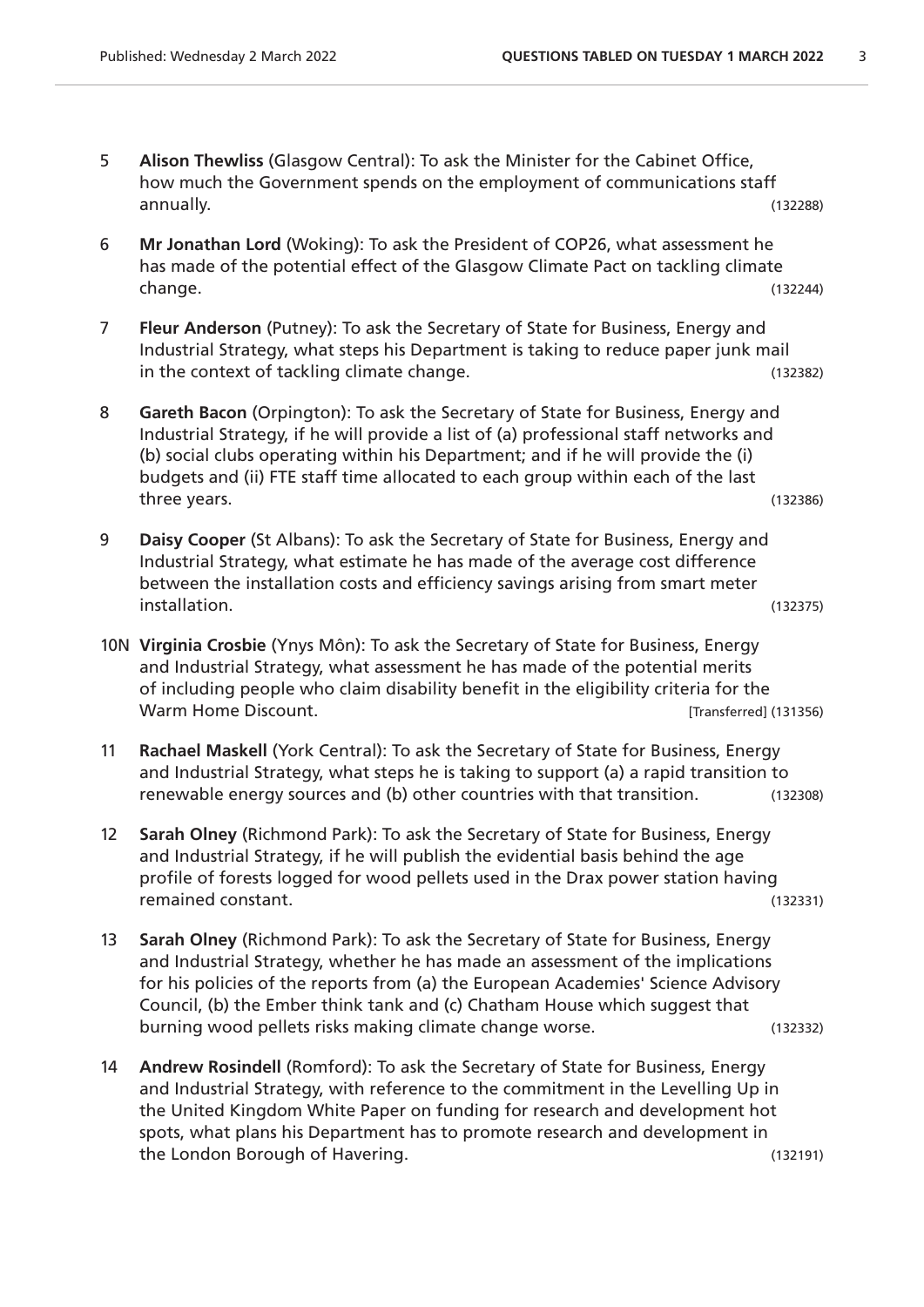- 15 **Alyn Smith** (Stirling): To ask the Secretary of State for Business, Energy and Industrial Strategy, how many communications staff are employed (a) full time (b) part time and (c) with flexible working arrangements in his Department. (132366)
- 16 **Alyn Smith** (Stirling): To ask the Secretary of State for Business, Energy and Industrial Strategy, how much his Department spends on the employment of communications staff annually. (132370)
- 17N **John Spellar** (Warley): To ask the Secretary of State for Business, Energy and Industrial Strategy, what steps his Department is taking to help strengthen and secure vaccine production in the UK. *If example 131051* [Transferred] (131051)
- 18 **Gareth Bacon** (Orpington): To ask the Secretary of State for Digital, Culture, Media and Sport, if she will provide a list of (a) professional staff networks and (b) social clubs operating within his Department; and if she will provide the (i) budgets and (ii) FTE staff time allocated to each group within each of the last three years. (132387)
- 19 **Richard Fuller** (North East Bedfordshire): To ask the Secretary of State for Digital, Culture, Media and Sport, when she plans to publish guidance on the brand advertising exemption from advertising restrictions contained in the Health and Care Bill. (132228)
- 20 **Gareth Bacon** (Orpington): To ask the Secretary of State for Education, if he will provide a list of (a) professional staff networks and (b) social clubs operating within his Department; and if he will provide the (i) budgets and (ii) FTE staff time allocated to each group within each of the last three years. (132388)
- 21 **Mrs Sharon Hodgson** (Washington and Sunderland West): To ask the Secretary of State for Education, with reference to the Initial Teacher Training Census, published in December 2021, what steps he is taking to tackle workforce deficits for design and technology teachers. (132207)
- 22 **Mrs Sharon Hodgson** (Washington and Sunderland West): To ask the Secretary of State for Education, with reference to the Initial Teacher Training (ITT) for Academic Year 2021/22, published in December 2021, what assessment he has made of the reasons for the low level of recruitment and high level of vacancies for design and technology teachers. (132208)
- 23 **Rachael Maskell** (York Central): To ask the Secretary of State for Education, whether his Department has completed its assessment of All Saints School in York's application to the School Rebuilding Programme. (132318)
- 24 **Rachael Maskell** (York Central): To ask the Secretary of State for Education, what steps he is taking to ensure the transparency of decisions relating to the School Rebuilding Programme. (132319)
- 25 **Damien Moore** (Southport): To ask the Secretary of State for Education, what steps the Government is taking to boost the percentage of children aged five achieving expected level on literacy, communication, and maths early learning goals as a supporting metric for mission 5 in the Levelling Up white paper. (132360)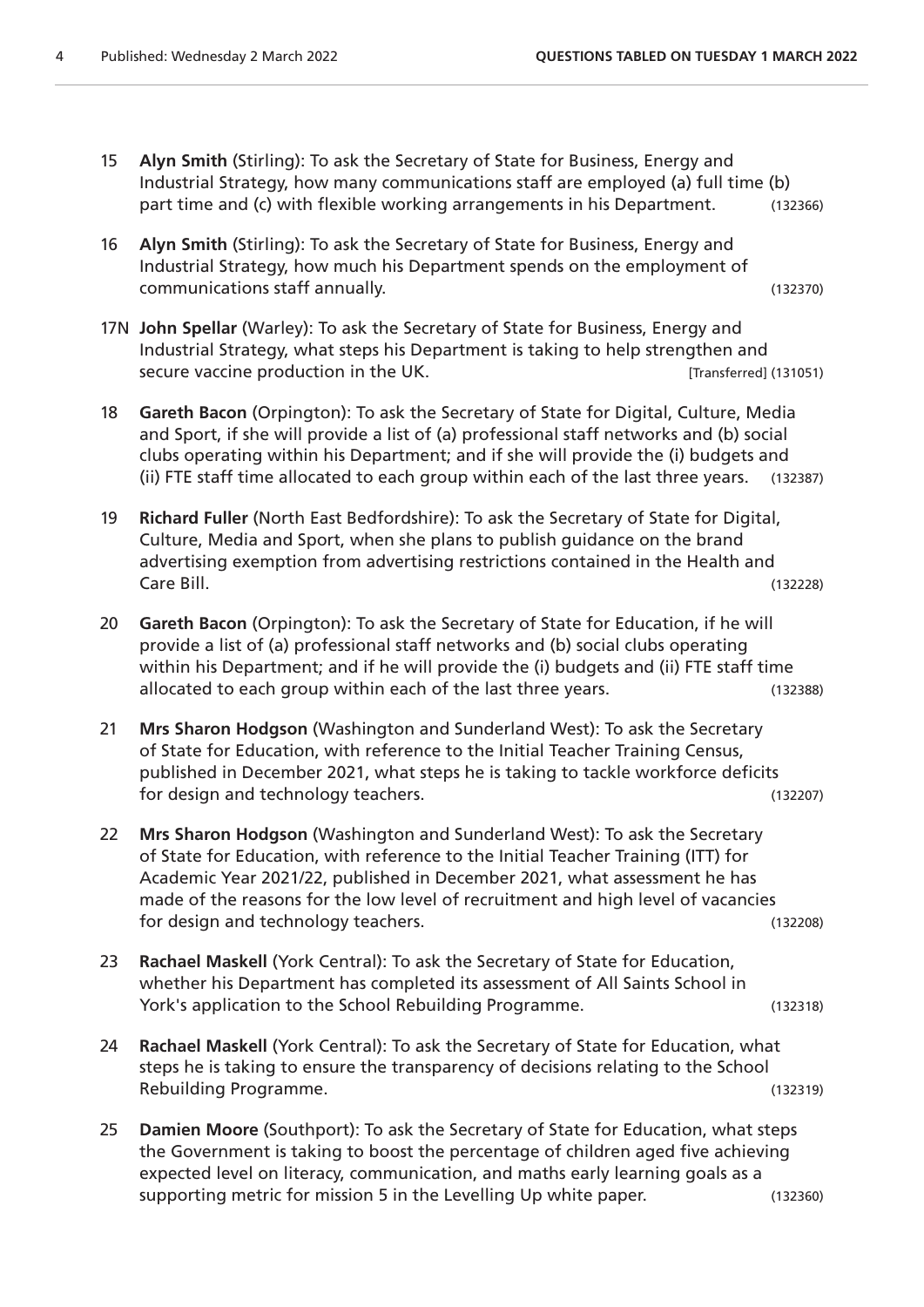- 26 **Andrew Rosindell** (Romford): To ask the Secretary of State for Education, what steps his Department is taking to ensure that young people are aware of the availability of apprenticeships in a range of sectors in the context of the finding from the Association of Accounting Technicians that 34 per cent of 18 to 24 year olds believe that apprenticeships are only available for manual labour. (132189)
- 27 **Andrew Rosindell** (Romford): To ask the Secretary of State for Education, what comparative assessment he has made of the average salary of a person who has completed (a) an apprenticeship and (b) a university degree; and what steps his Department is taking to ensure parity between those average salaries. (132190)
- 28 **Gareth Bacon** (Orpington): To ask the Secretary of State for Environment, Food and Rural Affairs, if he will provide a list of (a) professional staff networks and (b) social clubs operating within his Department; and if he will provide the (i) budgets and (ii) FTE staff time allocated to each group within each of the last three years. (132389)
- 29 **Hilary Benn** (Leeds Central): To ask the Secretary of State for Environment, Food and Rural Affairs, whether his Department has made an assessment of the impact of 5G on insect populations. (132163)
- 30 **Chris Grayling** (Epsom and Ewell): To ask the Secretary of State for Environment, Food and Rural Affairs, what progress he has made towards the introduction of sustainable food labelling in the UK. (132172)
- 31 **Chris Grayling** (Epsom and Ewell): To ask the Secretary of State for Environment, Food and Rural Affairs, when he plans to bring forward plans to strengthen the legal protection of the hedgehog. (132173)
- 32 **Mrs Sharon Hodgson** (Washington and Sunderland West): To ask the Secretary of State for Environment, Food and Rural Affairs, what steps he is taking to ensure that natural flood management measures are located in optimum areas under all three Environment Land Management schemes. (132209)
- 33 **Rachael Maskell** (York Central): To ask the Secretary of State for Environment, Food and Rural Affairs, what steps he is taking to ensure that any forthcoming planning bill also focuses on creating natural and sustainable spaces in urban developments. (132315)
- 34 **Rachael Maskell** (York Central): To ask the Secretary of State for Environment, Food and Rural Affairs, if he will make it his policy to introduce legal responsibility for housing developers to ensure that all newly built homes are adequately protected from flooding. The same state of the state of the state of the state of the state of the state of the state of the state of the state of the state of the state of the state of the state of the state of the state
- 35 **Andrew Rosindell** (Romford): To ask the Secretary of State for Environment, Food and Rural Affairs, if he will set out a (a) timeframe and (b) strategy for taking forward the recommendations set out in the report by the UN Office on Drugs and Crime, entitled Wildlife and Forest Crime Analytic Toolkit Report: United Kingdom of Great Britain and Northern Ireland, published in August 2021. (132188)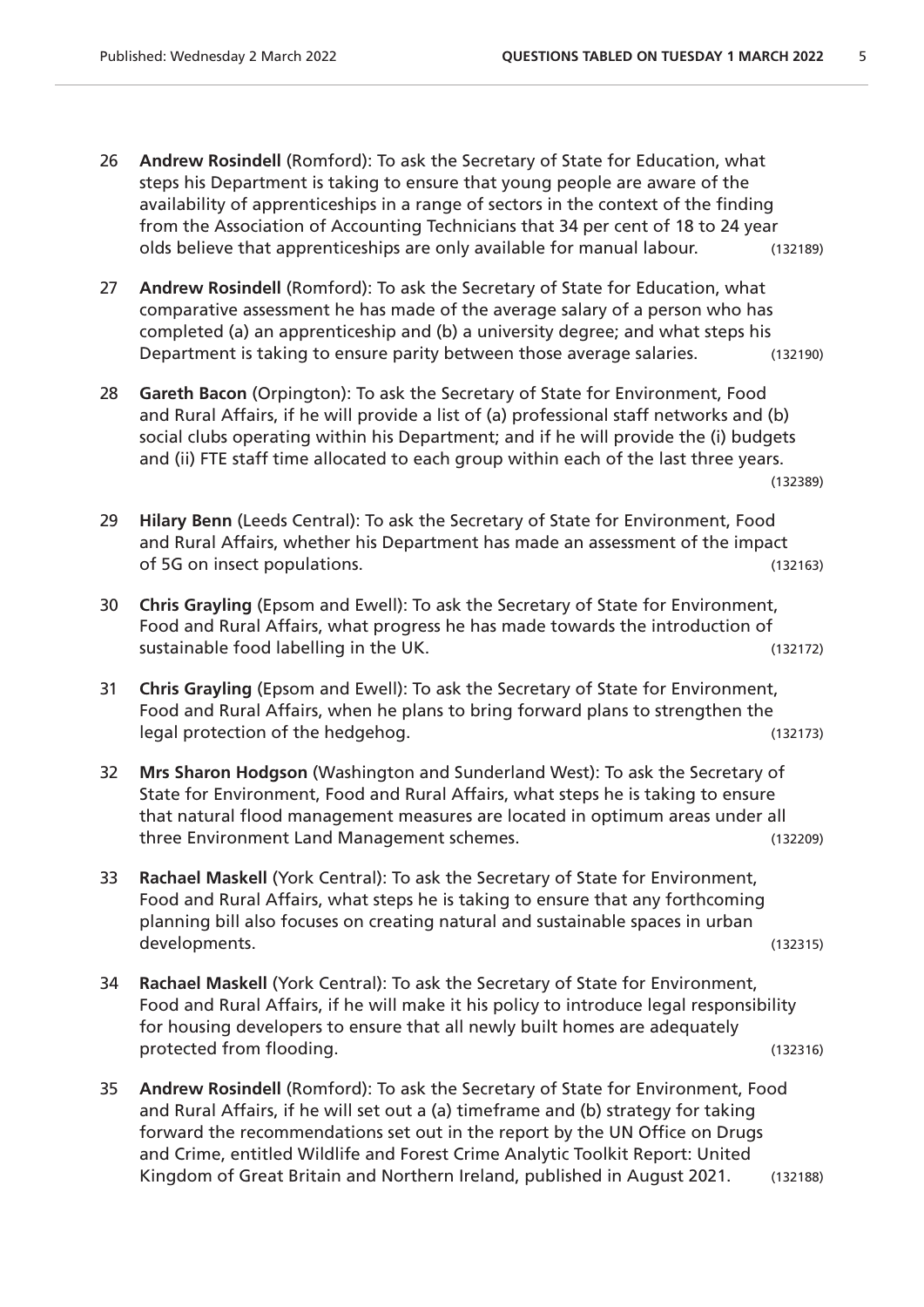- 36 **Gareth Bacon** (Orpington): To ask the Secretary of State for International Trade, if she will provide a list of (a) professional staff networks and (b) social clubs operating within his Department; and if she will provide the (i) budgets and (ii) FTE staff time allocated to each group within each of the last three years. (132390)
- 37 **Andrew Rosindell** (Romford): To ask the Secretary of State for International Trade, what steps her Department is taking to reduce global barriers to trade for the wine industry. (132178)
- 38 **Alyn Smith** (Stirling): To ask the Secretary of State for International Trade, how many communications staff are employed (a) full time, (b) part time and (c) with flexible working arrangements in her Department. (132365)
- 39 **Alyn Smith** (Stirling): To ask the Secretary of State for International Trade, how much his Department spends on the employment of communications staff annually. (132369)
- 40 **Mike Amesbury** (Weaver Vale): To ask the Secretary of State for Levelling Up, Housing and Communities, with reference to the finding in SH v Norfolk County Council [2020] EWHC 3436 that that council's charging policy unlawfully discriminated against severely disabled people, what steps he is taking to ensure that other local authorities' social care charging policies do not discriminate against people with disabilities. The contract of the contract of the contract of the contract of the contract o
- 41 **Mike Amesbury** (Weaver Vale): To ask the Secretary of State for Levelling Up, Housing and Communities, what recent assessment his Department has made of the adequacy of adult social care in meeting local need; and what recent steps his Department has taken to help assist local authorities in providing (a) funding and (b) staff for adult social care. (132352)
- 42 **Mike Amesbury** (Weaver Vale): To ask the Secretary of State for Levelling Up, Housing and Communities, with reference to the Local Government Association's projection that the cost of children's social care will increase by an estimated £600 million each year until 2024-25, what assessment he has made of the implications for his policies of that increase; and what steps his Department is taking to support local authorities to meet that extra cost. (132353)
- 43 **Gareth Bacon** (Orpington): To ask the Secretary of State for Levelling Up, Housing and Communities, if he will provide a list of (a) professional staff networks and (b) social clubs operating within his Department; and if he will provide the (i) budgets and (ii) FTE staff time allocated to each group within each of the last three years.

(132391)

44 **Dawn Butler** (Brent Central): To ask the Secretary of State for Levelling Up, Housing and Communities, what plans he has to reform Ground 8 of the 1988 Housing Act; and if he will make a statement. (132199)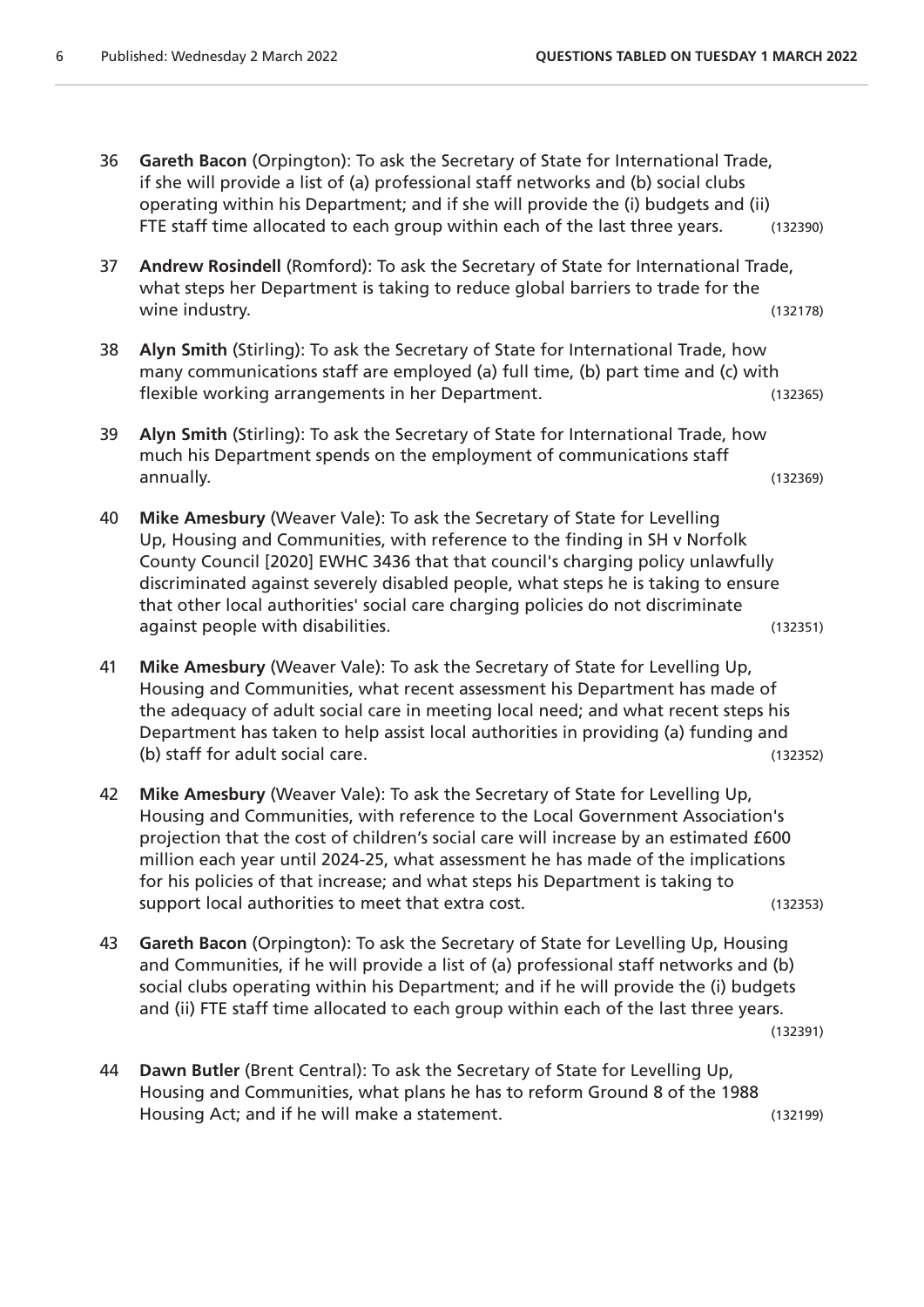- 45 **Daisy Cooper** (St Albans): To ask the Secretary of State for Levelling Up, Housing and Communities, with reference to the decision of the Planning Inspector of 14 June 2021 on the Roundhouse Farm development, whether the National Planning Policy Framework will include explicit protections for the green belt. (132376)
- 46 **Daisy Cooper** (St Albans): To ask the Secretary of State for Levelling Up, Housing and Communities, with reference to the decision of the Planning Inspector of 14 June 2021 on the Roundhouse Farm development, appeals reference APP/ B1930/W/20/3265925, that states that this provision has not been incorporated with the Framework which has subsequently been updated, and similar guidance within the Planning Practice Guidance has been removed, on what date the guidance protecting the greenbelt was removed. The same many control of the system of the system of the system
- 47 **Mr Louie French** (Old Bexley and Sidcup): To ask the Secretary of State for Levelling Up, Housing and Communities, what steps his Department is taking to ensure people living with motor neurone disease and other terminal illnesses have timely access to housing adaptations. (132419)
- 48 **Damian Green** (Ashford): To ask the Secretary of State for Levelling Up, Housing and Communities, what representations he has received on the instructions to local councils not to hold council meetings remotely; and if he will make a statement. (132155)
- 49 **Rachael Maskell** (York Central): To ask the Secretary of State for Levelling Up, Housing and Communities, if he will take steps to encourage owners of holiday lets and second homes to provide temporary accommodation for refugees from Afghanistan and Ukraine who require settlement. The manuscript of the manuscript of the manuscript of the manuscript of the manuscript of the manuscript of the manuscript of the manuscript of the manuscript of the manuscri
- 50 **Rachael Maskell** (York Central): To ask the Secretary of State for Levelling Up, Housing and Communities, what steps his Department is taking to help families wanting to host Ukrainian refugees in their homes. (132305)
- 51 **Rachael Maskell** (York Central): To ask the Secretary of State for Levelling Up, Housing and Communities, if he will conduct an audit of vacant public estate and accommodation to assess whether it can be repurposed as accommodation for refugees. (132306)
- 52 **Rachael Maskell** (York Central): To ask the Secretary of State for Levelling Up, Housing and Communities, if he will take steps to ensure that all public housing is available for the resettlement of Ukrainian / Afghan refugees if not allocated to urgent local housing need. (132307)
- 53 **Rachael Maskell** (York Central): To ask the Secretary of State for Levelling Up, Housing and Communities, what steps he is taking with the (a) Secretary of State for Transport and (n) Secretary of State for Environment, Food and Rural Affairs to build sustainable, well connected and well balanced communities. (132317)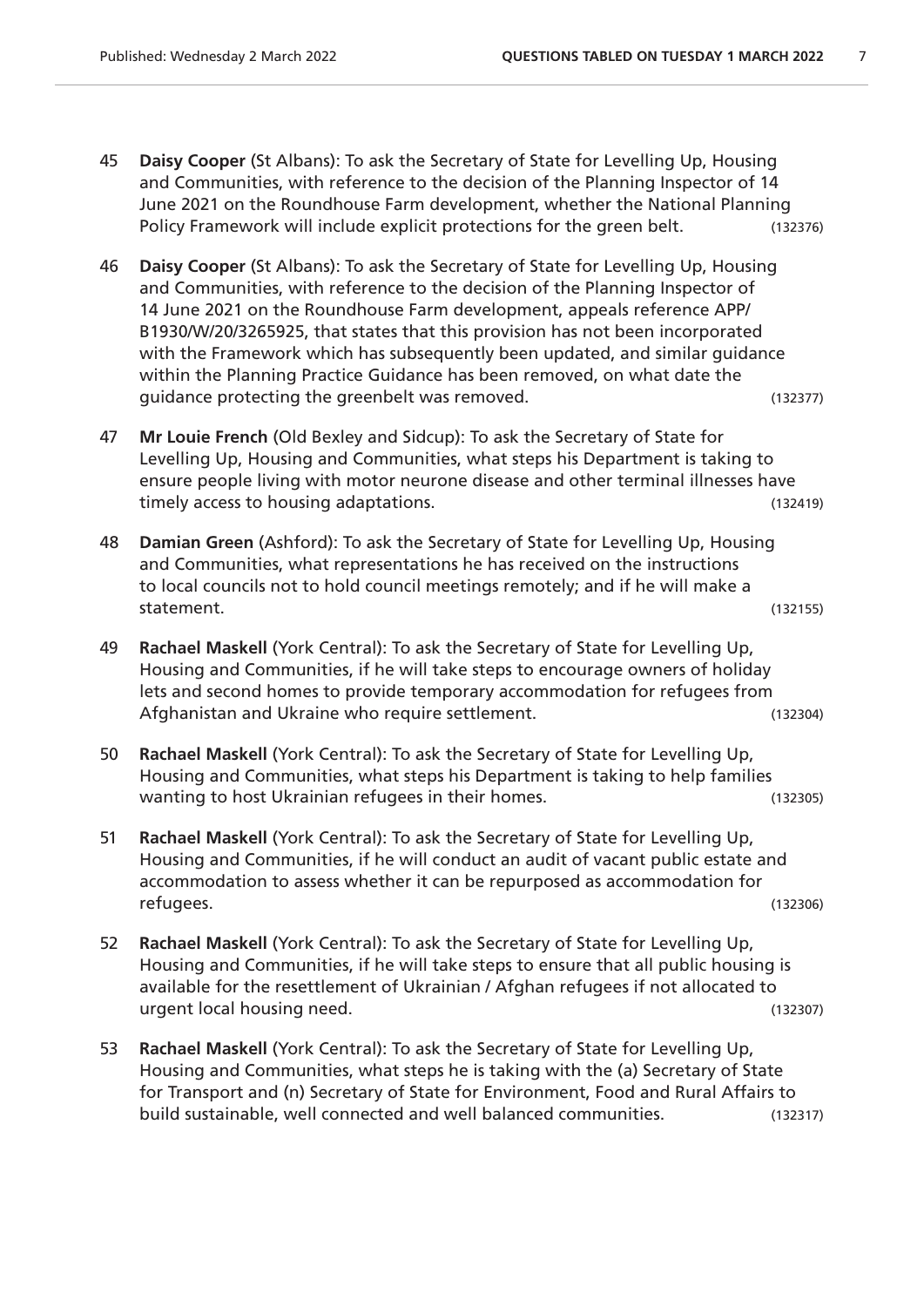- 54 **Andrew Rosindell** (Romford): To ask the Secretary of State for Levelling Up, Housing and Communities, whether his Department has made an assessment of the potential merits of taking steps to encourage landlords to offer housing credits or equity in the housing that they are renting to tenants. (132179) 55 **Andrew Rosindell** (Romford): To ask the Secretary of State for Levelling Up, Housing and Communities, what steps his Department is taking to increase housing security for retired pensioners. The security of the security of the security of the security of the s 56 **Fleur Anderson** (Putney): To ask the Secretary of State for Transport, what assessment he has made of the potential merits of requiring all bicycles to include a bell. (132381) 57 **Gareth Bacon** (Orpington): To ask the Secretary of State for Transport, if he will provide a list of (a) professional staff networks and (b) social clubs operating within his Department; and if he will provide the (i) budgets and (ii) FTE staff time allocated to each group within each of the last three years. (132392)
- 58 **Damien Moore** (Southport): To ask the Secretary of State for Transport, what recent estimate his Department has made of waiting times for LGV C1 driving licence tests. (132354)
- 59 **Andrew Rosindell** (Romford): To ask the Secretary of State for Transport, what assessment he has made of the implications for his policies of the sixth recommendations from the tenth meeting on covid-19 of the World Health Organisation's International Health Regulations (2005) Emergency Committee on international traffic bans; and if he will make it his policy to only introduce such bans in extreme circumstances and when data show is it proportionate to do so.
	- (132185)
- 60 **Jonathan Ashworth** (Leicester South): To ask the Secretary of State for Work and Pensions, how many cases of serious harm were considered by her Department as potential cases for investigation under an internal process review where a decision was made not to hold one, in each year since 2010-11. (132261)
- 61N **Andrew Gwynne** (Denton and Reddish): To ask the Secretary of State for Work and Pensions, what guidance her Department is issuing to employers to support their immunocompromised staff to work safely from their place of work after the existing covid-19 infection control measures are lifted. [Transferred] (131121)
- 62 **Mr Jonathan Lord** (Woking): To ask the Secretary of State for Work and Pensions, what steps she is taking to tackle fraudsters who seek to exploit the benefits system. (132247)
- 63 **Mr Jonathan Lord** (Woking): To ask the Secretary of State for Work and Pensions, what steps she is taking to help people who lost their jobs during the covid-19 pandemic back into work. (132248)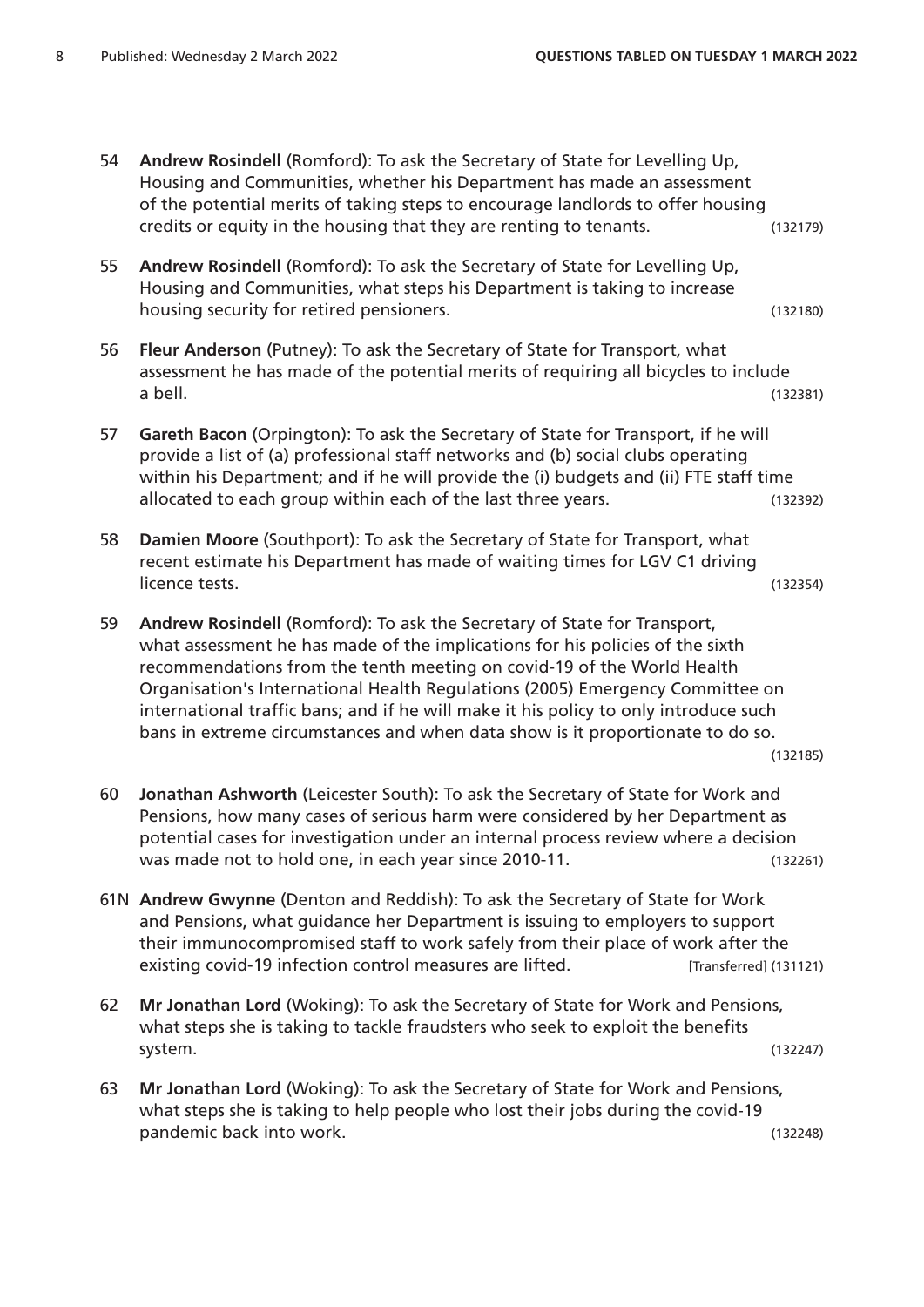- 64 **Mr Jonathan Lord** (Woking): To ask the Secretary of State for Work and Pensions, what steps her Department is taking to increase collection rates of child maintenance payments. (132249)
- 65N **Rachael Maskell** (York Central): To ask the Secretary of State for Work and Pensions, whether there are legal barriers to pension schemes providing a range of contribution and benefit options to beneficiaries in order to maintain uptake of the pension scheme. (132302)
- 66 **Damien Moore** (Southport): To ask the Secretary of State for Work and Pensions, what steps her Department plans to take to ensure that personal independence payment assessments are carried out in a fair, consistent, and accurate manner. (132358)
- 67 **Damien Moore** (Southport): To ask the Secretary of State for Work and Pensions, what steps her Department plans to take to improve the Child Maintenance System to ensure that inaccurate statements are not produced while a case is under review. (132359)
- 68 **Gareth Bacon** (Orpington): To ask the Secretary of State for Health and Social Care, if he will provide a list of (a) professional staff networks and (b) social clubs operating within his Department; and if he will provide the (i) budgets and (ii) FTE staff time allocated to each group within each of the last three years. (132393)
- 69 **Scott Benton** (Blackpool South): To ask the Secretary of State for Health and Social Care, what recent assessment he has made of the potential relationship between domestic abuse and at-home abortion. (132383)
- 70 **Scott Benton** (Blackpool South): To ask the Secretary of State for Health and Social Care, what recent correspondence he has had with domestic abuse charities on the use of at-home abortion in cases of domestic abuse. (132384)
- 71 **Ms Lyn Brown** (West Ham): To ask the Secretary of State for Health and Social Care, what recent assessment he has made of the equality of access to a hospital of choice through the NHS e-Referral Service (a) across England, (b) for Hospital Trusts in the London region and (c) for Barts NHS Health Trust, by (i) geography of residence, (ii) ethnicity and (iii) deprivation. The matrix of the control of the control of the control of the control of the control of the control of the control of the control of the control of the control of the contr
- 72 **Ms Lyn Brown** (West Ham): To ask the Secretary of State for Health and Social Care, what recent estimate he has made of the rate of refusals by NHS Hospital Trusts to requests by GPs for two-week emergency cancer referrals (a) across England, (b) for Hospital Trusts in the London region and (c) for Barts NHS Health Trust. (132221)
- 73 **Feryal Clark** (Enfield North): To ask the Secretary of State for Health and Social Care, what assessment he has made of whether NHS England has met its statutory duty to commission sufficient dentistry to meet the needs of the population; and if he will make a statement. (132408)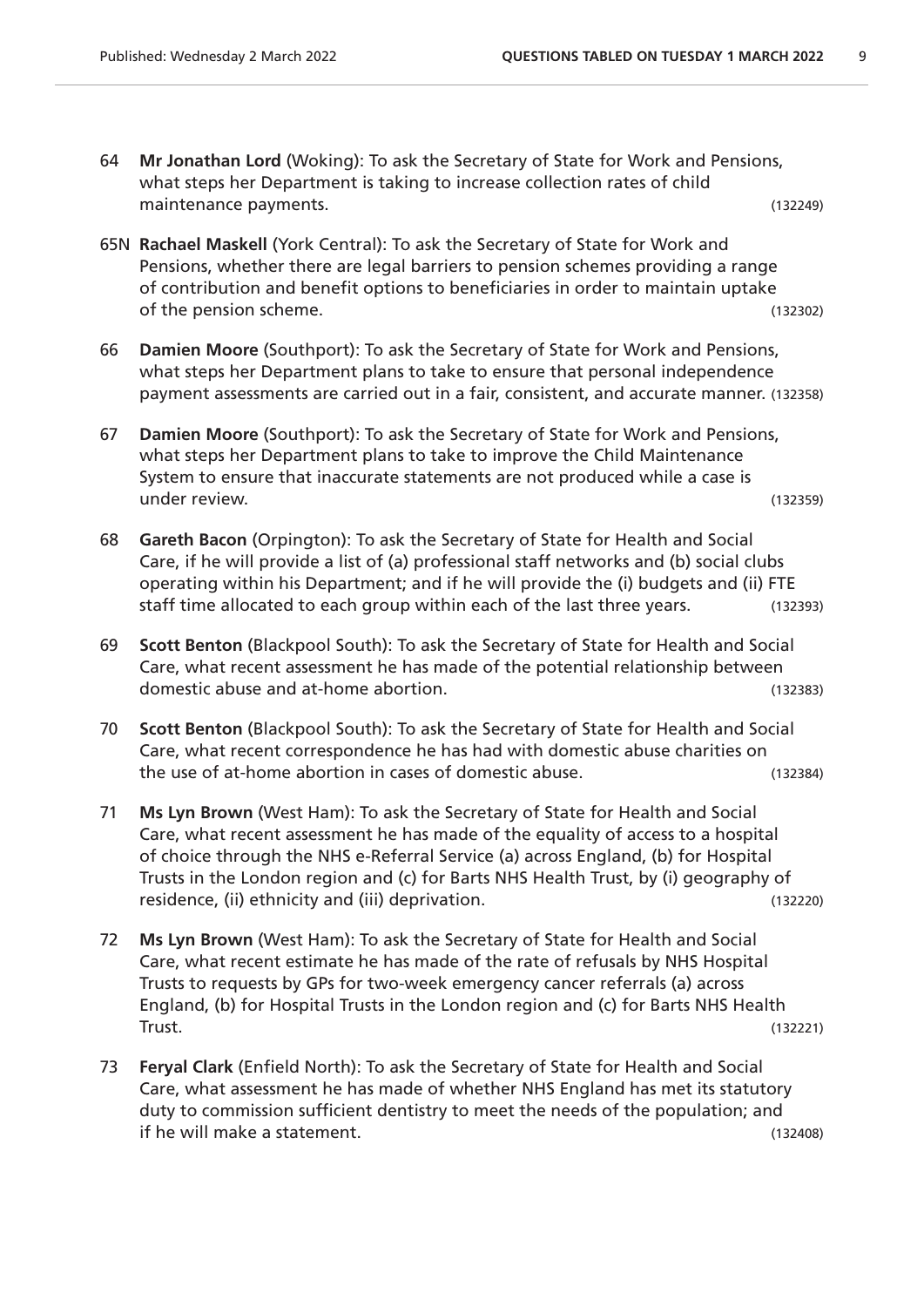74 **Feryal Clark** (Enfield North): To ask the Secretary of State for Health and Social Care, when he expects the negotiations on the new NHS dental contract to conclude. (132409) 75 **Feryal Clark** (Enfield North): To ask the Secretary of State for Health and Social Care, when he expects to roll out a reformed NHS dental contract. (132410) 76 **Feryal Clark** (Enfield North): To ask the Secretary of State for Health and Social Care, what assessment he has made of the long-term impact of dental activity targets on availability of NHS dentistry services in England. (132411) 77 **Vicky Foxcroft** (Lewisham, Deptford): To ask the Secretary of State for Health and Social Care, with reference to COVID-19 Response: Living with COVID-19, published on 21 February 2022, how an immunocompromised person who tests positive for covid-19 can access treatments that may help them to avoid serious illness and hospitalisation. (132320) 78 **Richard Fuller** (North East Bedfordshire): To ask the Secretary of State for Health and Social Care, what metrics he plans to use to measure the effectiveness of the advertising restrictions contained in the Health and Care Bill on reducing levels of childhood obesity. (132229) 79 **Richard Fuller** (North East Bedfordshire): To ask the Secretary of State for Health and Social Care, when he plans to publish the consultation on the secondary regulations relating to the advertising restrictions contained in the Health and Care Bill. (132230) 80 **Richard Fuller** (North East Bedfordshire): To ask the Secretary of State for Health and Social Care, when he plans to issue guidance to advertisers on the advertising restrictions contained in the Health and Care Bill. (132231) 81 **Steve McCabe** (Birmingham, Selly Oak): To ask the Secretary of State for Health and Social Care, what plans his Department has to support Integrated Care Boards to innovate in the context of the duty in the Health and Care Bill as amended in committee to promote innovation. (132157) 82 **Steve McCabe** (Birmingham, Selly Oak): To ask the Secretary of State for Health and Social Care, what plans his Department has to ensure that Integrated Care Boards have the (a) accountability and (b) resources necessary to effectively promote innovation in the context of the duty to promote innovation in the Health and Care Bill. (132158) 83 **Damien Moore** (Southport): To ask the Secretary of State for Health and Social Care, what recent assessment he has made of the availability of routine check-up appointments for NHS dental patients in (a) Southport, and (b) the north-west. (132355) 84 **Damien Moore** (Southport): To ask the Secretary of State for Health and Social Care, what recent assessment he has made of the availability of NHS patient spaces at dental practices in (a) Southport, and (b) the North-West. (132356)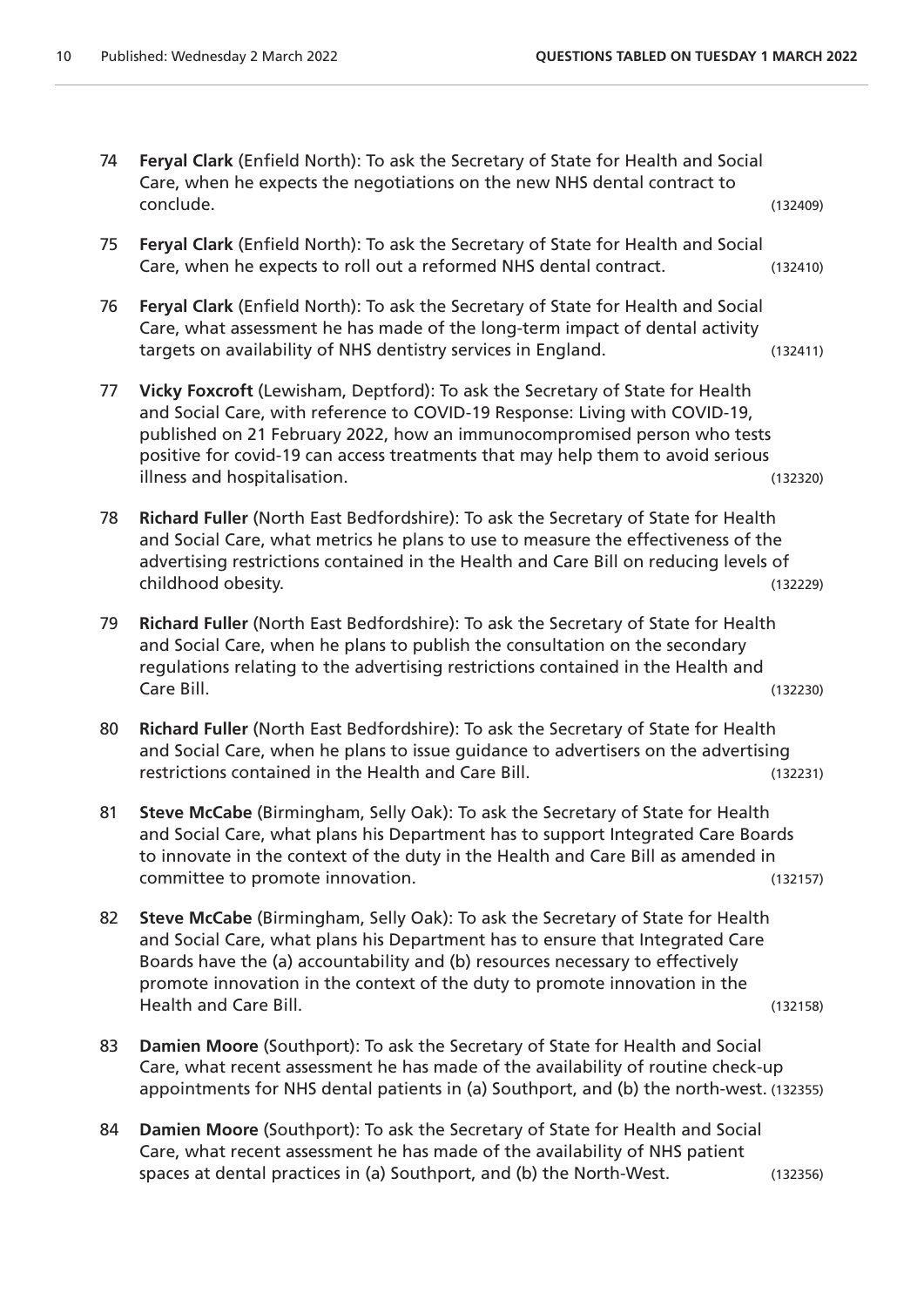- 85 **Damien Moore** (Southport): To ask the Secretary of State for Health and Social Care, what steps his Department is taking to improve services for people with cholesteatoma to ensure they are tested and diagnosed as soon as possible. (132357)
- 86 **Charlotte Nichols** (Warrington North): To ask the Secretary of State for Health and Social Care, if he will confirm that the compensation study for the victims of the contaminated blood scandal will be published in full on the 14 March 2022; and whether the Government has plans to publish a timeline for the response to that report. (132404)
- 87N **Alex Norris** (Nottingham North): To ask the Secretary of State for Health and Social Care, what recent steps his Department has taken to level up inequalities in respiratory health across the north of England. [Transferred] (131298)
- 88 **Matt Vickers** (Stockton South): To ask the Secretary of State for Health and Social Care, what steps his Department is taking to extend the roll out of the HPV vaccine to those aged up to 16 years old. The same state of those and the control of the control of the control of the control of the control of the control of the control of the control of the control of the control of th
- 89 **Gareth Bacon** (Orpington): To ask the Secretary of State for Foreign, Commonwealth and Development Affairs, if he will provide a list of (a) professional staff networks and (b) social clubs operating within his Department; and if he will provide the (i) budgets and (ii) FTE staff time allocated to each group within each of the last three years. (132394)
- 90 **Ms Lyn Brown** (West Ham): To ask the Secretary of State for Foreign, Commonwealth and Development Affairs, pursuant to the Answer of 14 February 2022 to Question 117762, Nigeria: Development Aid, (a) which organisations will deliver the human rights training on sexual and gender-based violence to (i) the military in Nigeria and (ii) the police in Nigeria, and (b) what is the estimated number of (i) police officers and (ii) military personnel who will be given the training in Nigeria by the end of 2022.
- 91 **Ms Lyn Brown** (West Ham): To ask the Secretary of State for Foreign, Commonwealth and Development Affairs, what assessment she has made of the implications for her policies on Sub-Saharan Africa of the second part of the UN IPCC's Sixth Assessment Report, entitled Climate Change 2022: Impacts, Adaptation and Vulnerability, published on 27 February 2022. (132213)
- 92 **Ms Lyn Brown** (West Ham): To ask the Secretary of State for Foreign, Commonwealth and Development Affairs, what assessment she has made of the implications for her policies of the Power Shift Africa report, entitled Adapt or Die: An analysis of African climate adaptation strategies, published on 25 February 2022. (132214)
- 93 **Ms Lyn Brown** (West Ham): To ask the Secretary of State for Foreign, Commonwealth and Development Affairs, what recent discussions she has had with her US counterpart on potential individual sanctions on people in Somalia suspected of obstructing the timeliness, freedom, or fairness of elections taking place in that country. (132215)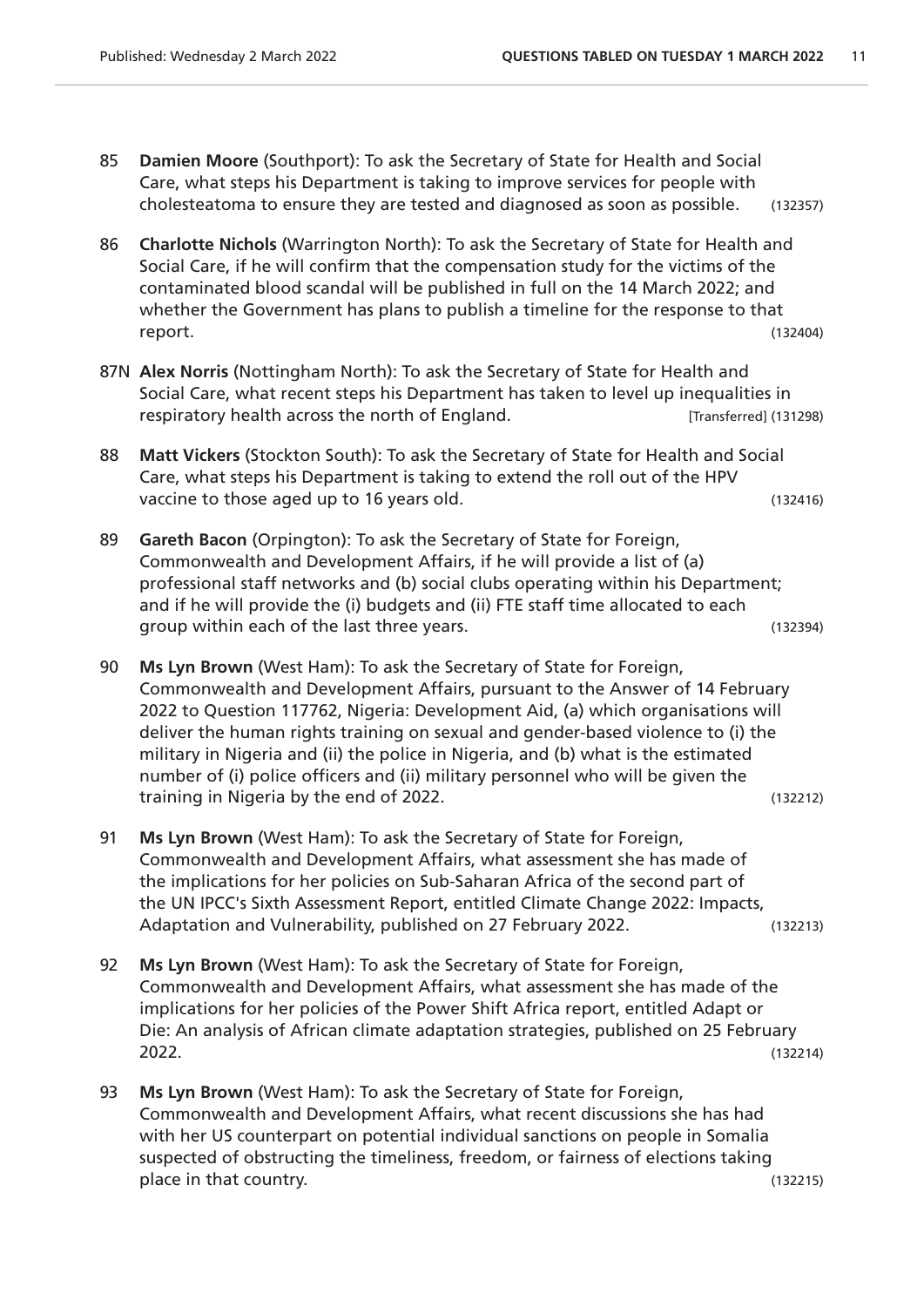(132218)

- 94 **Ms Lyn Brown** (West Ham): To ask the Secretary of State for Foreign, Commonwealth and Development Affairs, what assessment she has made of the implications for her policies of the comments of Lt Gen Muhoozi Kainerugaba, commander of the land-based armed forces of Uganda, on the Russian invasion of Ukraine. (132216)
- 95 **Ms Lyn Brown** (West Ham): To ask the Secretary of State for Foreign, Commonwealth and Development Affairs, what assessment she has made of the acceptability of the announced three-year transition period prior to elections in Burkina Faso following the coup of January 2022; and what steps she is taking to engage with (a) partner countries in the region, (b) ECOWAS and (c) the African Union following that announcement. The same state of the state (132217)
- 96 **Ms Lyn Brown** (West Ham): To ask the Secretary of State for Foreign, Commonwealth and Development Affairs, what assessment she has made of responsibility for the attack on the offices of the African Party for the Independence of Guinea and Cape Verde in Guinea-Bissau on 26 February 2022.
- 97 **Ms Lyn Brown** (West Ham): To ask the Secretary of State for Foreign, Commonwealth and Development Affairs, what steps she is taking to (a) monitor and (b) support the progress of the Independent Investigative Panel on Human Rights Violations by the defunct Special Anti-Robbery Squad in Nigeria. (132219)
- 98 **Ruth Jones** (Newport West): To ask the Secretary of State for Foreign, Commonwealth and Development Affairs, whether she has raised the death of Mboneni Ncube with her Zimbabwean counterpart. (132361)
- 99 **Ruth Jones** (Newport West): To ask the Secretary of State for Foreign, Commonwealth and Development Affairs, what discussions she has had with Cabinet colleagues on the planned deportation of Joram Nechironga to Zimbabwe. (132363)
- 100 **Rachael Maskell** (York Central): To ask the Secretary of State for Foreign, Commonwealth and Development Affairs, if she will take steps to encourage countries that have yet to declare full support for Ukraine and remain neutral to demonstrate that support following the invasion of that country by the Russian state. (132309)
- 101N**Kerry McCarthy** (Bristol East): To ask the Secretary of State for Foreign, Commonwealth and Development Affairs, which Government Department is the policy lead for (a) climate mitigation and (b) climate adaptation in the British Overseas Territories. **Example 20** Overseas Territories.
- 102 **Andrew Rosindell** (Romford): To ask the Secretary of State for Foreign, Commonwealth and Development Affairs, what steps her Department plans to take in response to the Cayman Island's addition to the EU's list of high-risk countries for anti-money laundering. (132183)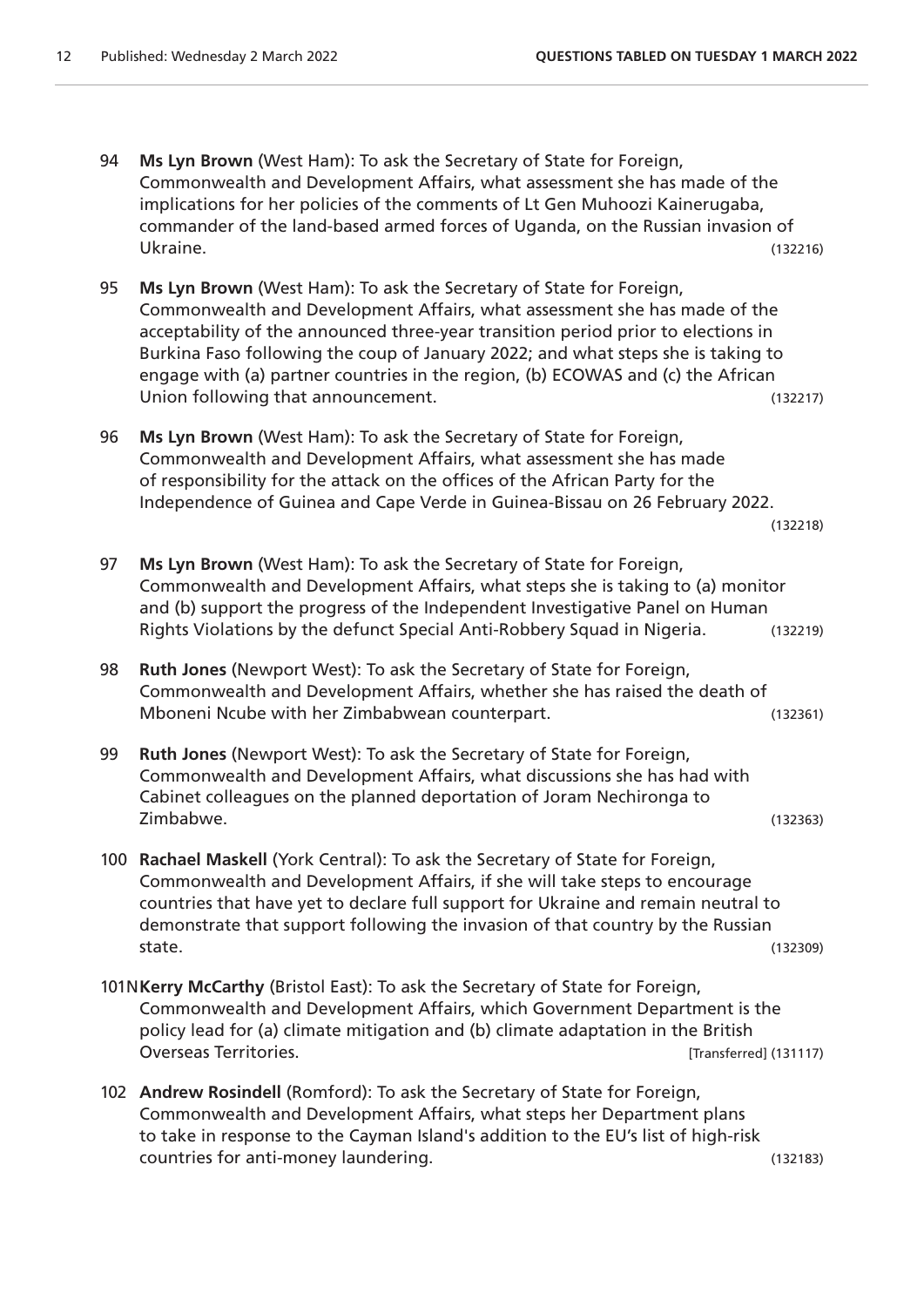- 103 **Alyn Smith** (Stirling): To ask the Secretary of State for Foreign, Commonwealth and Development Affairs, how many communications staff are employed (a) full time (b) part time and (c) with flexible working arrangements in her Department. (132367)
- 104 **Alyn Smith** (Stirling): To ask the Secretary of State for Foreign, Commonwealth and Development Affairs, how much her Department spends on the employment of communications staff annually. (132371)
- 105 **Nadia Whittome** (Nottingham East): To ask the Secretary of State for Foreign, Commonwealth and Development Affairs, what steps the Government is taking to assess the Indian government's recent reported actions against Muslim women, including legislation around fertility control; and whether the Government has raised concerns with the Indian government on that matter. (132418)
- 106 **Gareth Bacon** (Orpington): To ask the Secretary of State for the Home Department, if she will provide a list of (a) professional staff networks and (b) social clubs operating within his Department; and if she will provide the (i) budgets and (ii) FTE staff time allocated to each group within each of the last three years. (132395)
- 107 **Ms Lyn Brown** (West Ham): To ask the Secretary of State for the Home Department, what assessment she has made of the potential impact of provisions in the Nationality and Borders Bill on Eritrean victims of (a) religious persecution and (b) torture who are seeking asylum in the UK. (132222)
- 108 **Ms Lyn Brown** (West Ham): To ask the Secretary of State for the Home Department, what recent assessment she has made of the impact of being held in immigration detention centres on the mental health of asylum seekers who have experienced (a) rape, (b) torture and (c) war. (132223)
- 109 **Ruth Jones** (Newport West): To ask the Secretary of State for the Home Department, what steps she has taken to ensure the safety and well-being of Joram Nechironga. (132362)
- 110 **Rachael Maskell** (York Central): To ask the Secretary of State for the Home Department, how the humanitarian sponsorship pathway announced by the Government on 1 March 2022 differs from other community sponsorship schemes for refugees. (132303)
- 111 **Anne McLaughlin** (Glasgow North East): To ask the Secretary of State for the Home Department, how many Chevening alumni in Afghanistan will be prioritised under the Afghan Citizens Resettlement Scheme. (132298)
- 112 **Andrew Rosindell** (Romford): To ask the Secretary of State for the Home Department, what steps she is taking to certify that the police in London enforce the rules for cyclists in The Highway Code to the same standard applied to motorised vehicles. (132184)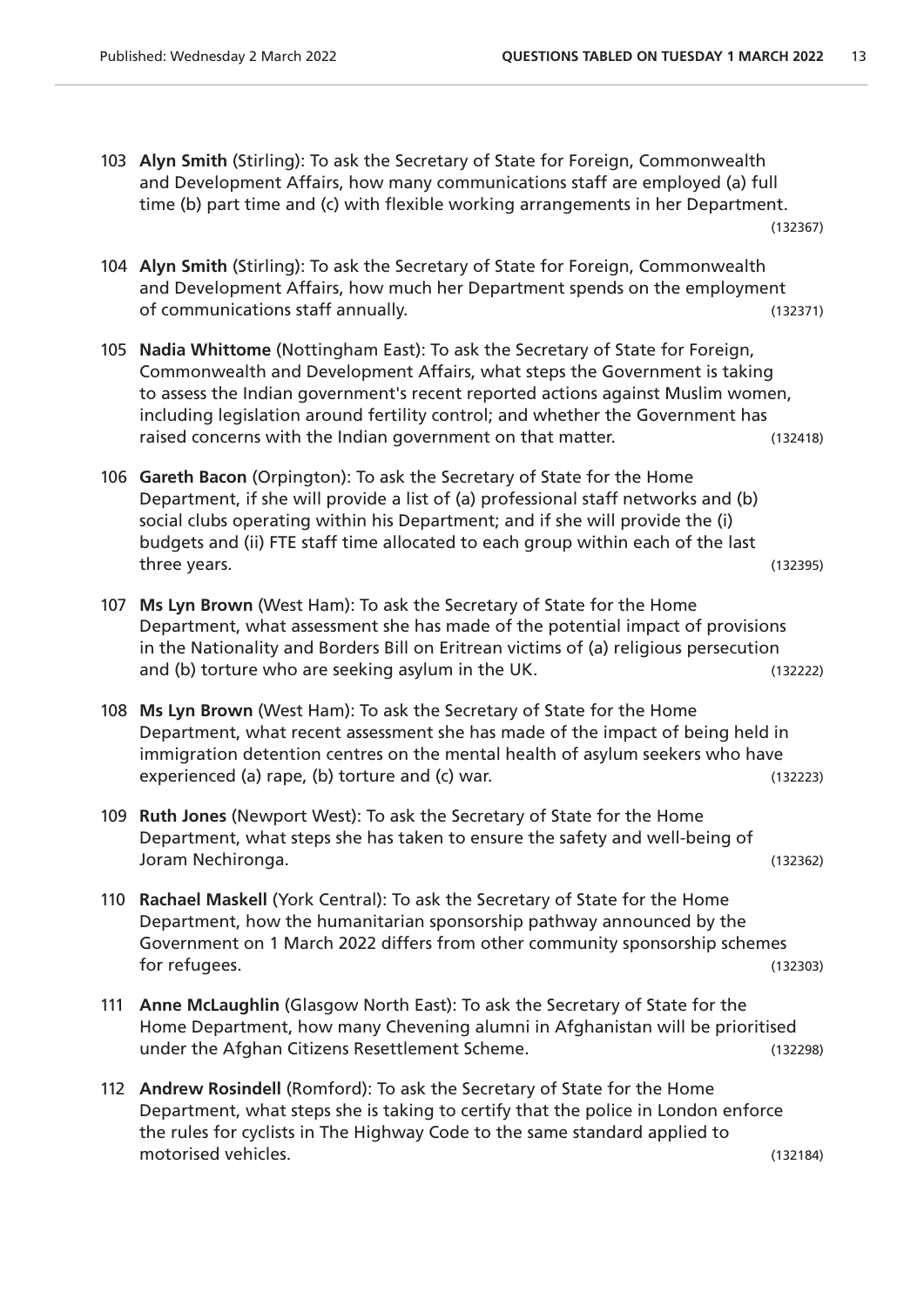113 **Andrew Rosindell** (Romford): To ask the Secretary of State for the Home Department, whether her Department has made an assessment of the risk to national security between 2008 and 2015 of people awarded Tier 1 investor visas.

(132192)

- 114 **Andrew Rosindell** (Romford): To ask the Secretary of State for the Home Department, if her Department will take steps to ensure that new guidelines to replace Tier 1 investor visas make provision for appropriate safeguarding of people who are deemed to be a threat to national security. (132193)
- 115 **Gareth Bacon** (Orpington): To ask the Secretary of State for Defence, if he will provide a list of (a) professional staff networks and (b) social clubs operating within his Department; and if he will provide the (i) budgets and (ii) FTE staff time allocated to each group within each of the last three years. (132396)
- 116 **Mr Jonathan Lord** (Woking): To ask the Secretary of State for Defence, what steps his Department is taking to help relocate vulnerable Afghans and British nationals from third countries to the UK. (132245)
- 117 **Mr Jonathan Lord** (Woking): To ask the Secretary of State for Defence, what steps his Department is taking to support the Home Office to tackle illegal immigration.
	- (132246)
- 118 **Rachael Maskell** (York Central): To ask the Secretary of State for Defence, what steps he is taking to ensure that all Armed Forces personal protective equipment can be provided to Ukraine. (132310)
- 119 **Andrew Rosindell** (Romford): To ask the Secretary of State for Defence, for what reason Platinum Jubilee medals are to be awarded to people in service at the time of the Platinum Jubilee and not veterans. (132181)
- 120 **Andrew Rosindell** (Romford): To ask the Secretary of State for Defence, what steps his Department is taking to honour the veterans during the Queen's Platinum Jubilee. (132182)
- 121 **Alyn Smith** (Stirling): To ask the Secretary of State for Defence, how many communications staff are employed (a) full time, (b) part time and (c) with flexible working arrangements in his Department. The control of the control of the control of the control of the control of the control of the control of the control of the control of the control of the control of the control of th
- 122 **Alyn Smith** (Stirling): To ask the Secretary of State for Defence, how much his Department spends on the employment of communications staff annually. (132372)
- 123 **Gareth Bacon** (Orpington): To ask the Secretary of State for Justice, if he will provide a list of (a) professional staff networks and (b) social clubs operating within his Department; and if he will provide the (i) budgets and (ii) FTE staff time allocated to each group within each of the last three years. (132397)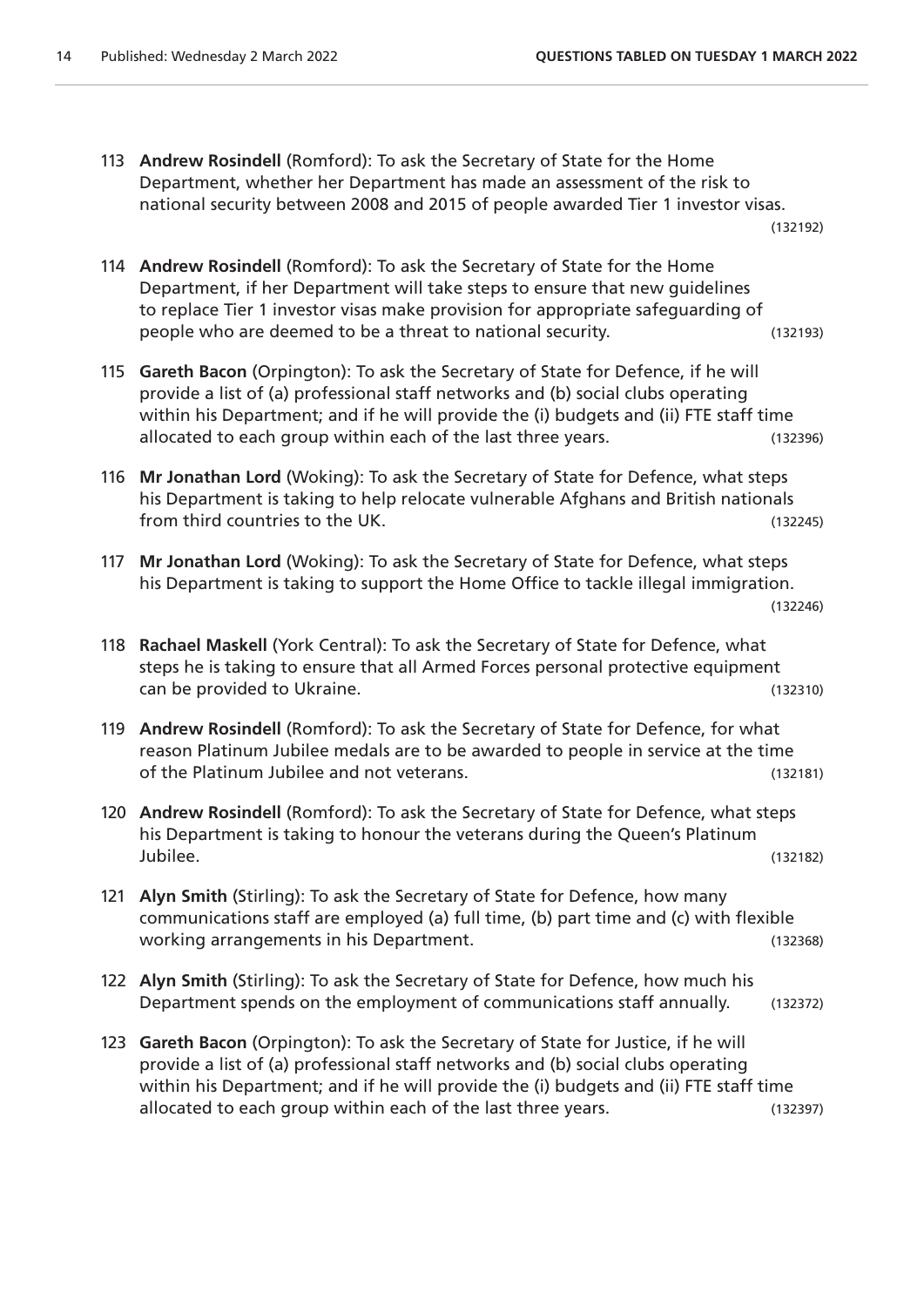- 124 **Andrew Rosindell** (Romford): To ask the Secretary of State for Justice, what housing support is provided to women held on remand; and what steps his Department takes to help ensure that people with tenancies do not lose them while in custody. (132186)
- 125 **Andrew Rosindell** (Romford): To ask the Secretary of State for Justice, what steps his Department is taking to help ensure that people subject to short custodial prison sentences do not become homeless upon leaving prison. (132187)
- 126 **Gareth Bacon** (Orpington): To ask the Secretary of State for Northern Ireland, if he will provide a list of (a) professional staff networks and (b) social clubs operating within his Department; and if he will provide the (i) budgets and (ii) FTE staff time allocated to each group within each of the last three years. (132399)
- 127 **Gareth Bacon** (Orpington): To ask the Secretary of State for Scotland, if he will provide a list of (a) professional staff networks and (b) social clubs operating within his Department; and if he will provide the (i) budgets and (ii) FTE staff time allocated to each group within each of the last three years. (132400)
- 128 **Lee Anderson** (Ashfield): To ask the Chancellor of the Exchequer, if his Department will take steps to reduce the administrative steps involved in assessing child benefit by household income to ensure that families in (a) Ashfield and (b) the UK receive the support they need. The support of the support of the support of the support of the support of the support of the support of the support of the support of the support of the support of the support of the support
- 129 **Gareth Bacon** (Orpington): To ask the Chancellor of the Exchequer, if he will provide a list of (a) professional staff networks and (b) social clubs operating within his Department; and if he will provide the (i) budgets and (ii) FTE staff time allocated to each group within each of the last three years. (132402)
- 130 **Imran Hussain** (Bradford East): To ask the Chancellor of the Exchequer, what the marginal rate of tax, taking student loan repayments into consideration, will be for a graduate earning over £27,295 after the Government's National Insurance rise and changes to the student loan system are implemented. (132275)
- 131 **Imran Hussain** (Bradford East): To ask the Chancellor of the Exchequer, what the marginal rate of tax, taking student loan repayments into consideration, will be for a graduate earning over £50,270 after the Government's National Insurance rise and changes to the student loan system are implemented. (132276)
- 132 **Chi Onwurah** (Newcastle upon Tyne Central): To ask the Chancellor of the Exchequer, pursuant to the Answer of 8 February 2022 to Question 115901, what estimate is made of the cost of transport when it is not declared on the customs form, in the context of the cost of transport being required as part of the valuation of the goods for the purposes of VAT and other duties. (132251)
- 133 **Andrew Rosindell** (Romford): To ask the Chancellor of the Exchequer, if he will publish the evidential basis for his Department's decision to use 11.5 per cent as the median Alcohol by Volume point for changes in duty on wine in the Alcohol Duty Review. (132175)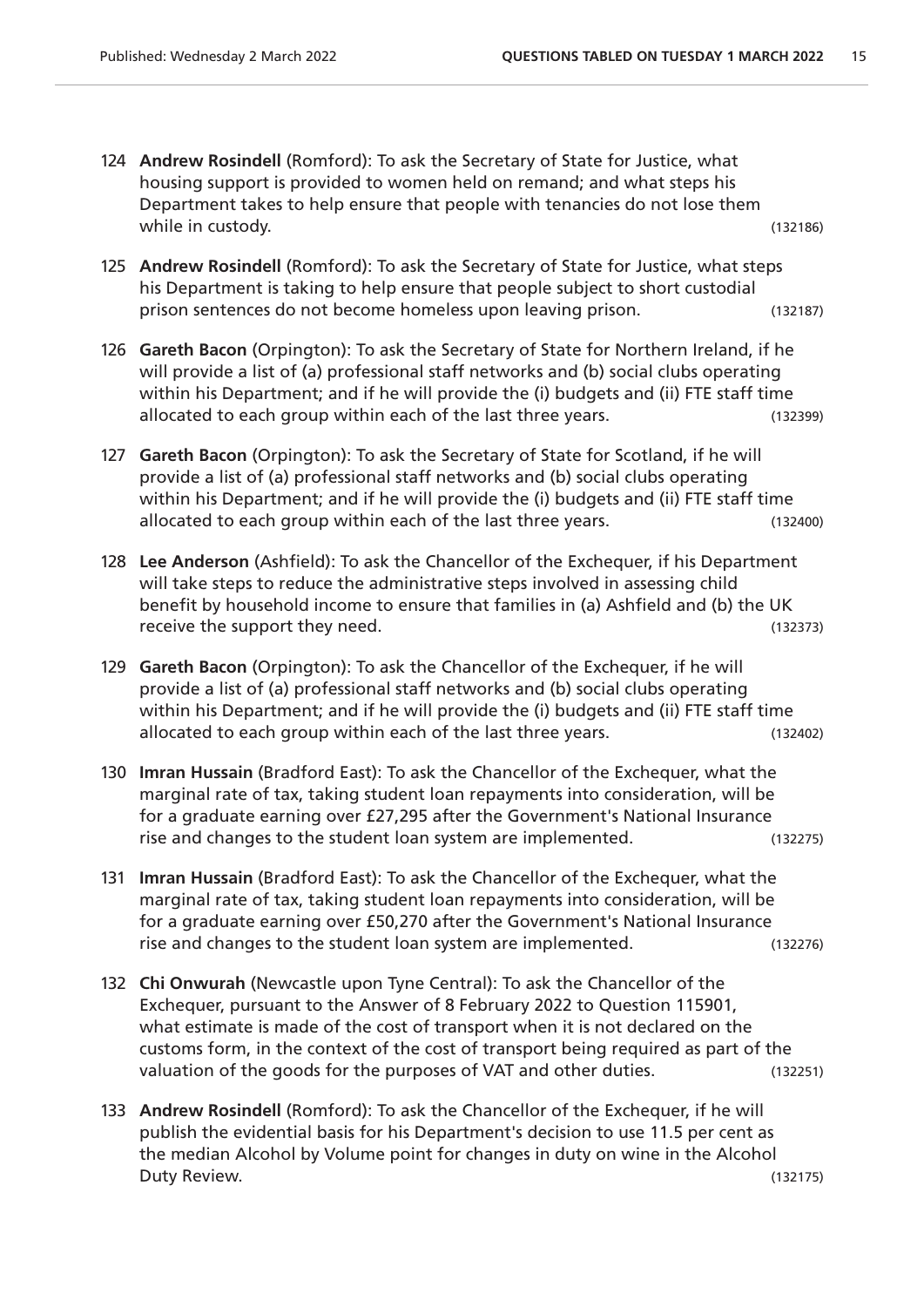- 134 **Andrew Rosindell** (Romford): To ask the Chancellor of the Exchequer, if he will publish his assessment of the median point of ABV of wine sold in the UK by volume over the last five years. (132176)
- 135 **Andrew Rosindell** (Romford): To ask the Chancellor of the Exchequer, whether his Department has conducted an impact assessment for (a) taxation generation, (b) impact on business, and (c) health outcomes of using median points above or below 11.5 per cent for changes in duty on wine in the Alcohol Duty Review. (132177)
- 136 **Alison Thewliss** (Glasgow Central): To ask the Chancellor of the Exchequer, how many communications staff are employed (a) full time, (b) part time and (c) with flexible working arrangements in his Department. (132284)
- 137 **Alison Thewliss** (Glasgow Central): To ask the Chancellor of the Exchequer, how many communications staff are employed (a) full time, (b) part time and (c) with flexible working arrangements in HMRC. (132285)
- 138 **Alison Thewliss** (Glasgow Central): To ask the Chancellor of the Exchequer, how much his Department spends on the employment of communications staff annually. (132286)
- 139 **Alison Thewliss** (Glasgow Central): To ask the Chancellor of the Exchequer, how much HMRC spends on the employment of communications staff annually. (132287)
- 140 **Gareth Bacon** (Orpington): To ask the Secretary of State for Wales, if he will provide a list of (a) professional staff networks and (b) social clubs operating within his Department; and if he will provide the (i) budgets and (ii) FTE staff time allocated to each group within each of the last three years. (132401)
- 141 **Gareth Bacon** (Orpington): To ask the Minister for Women and Equalities, if he will provide a list of (a) professional staff networks and (b) social clubs operating within his Department; and if he will provide the (i) budgets and (ii) FTE staff time allocated to each group within each of the last three years. (132403)

# Questions for Answer on Monday 7 March

#### **Questions for Written Answer**

1N **Emily Thornberry** (Islington South and Finsbury): To ask the Attorney General, how many of the 1,109 convictions for rape recorded in the year ending March 2021 related to offences committed (a) before the year ending March 2018, (b) within the year 2018-19, and (c) within the year 2019-20. (132211)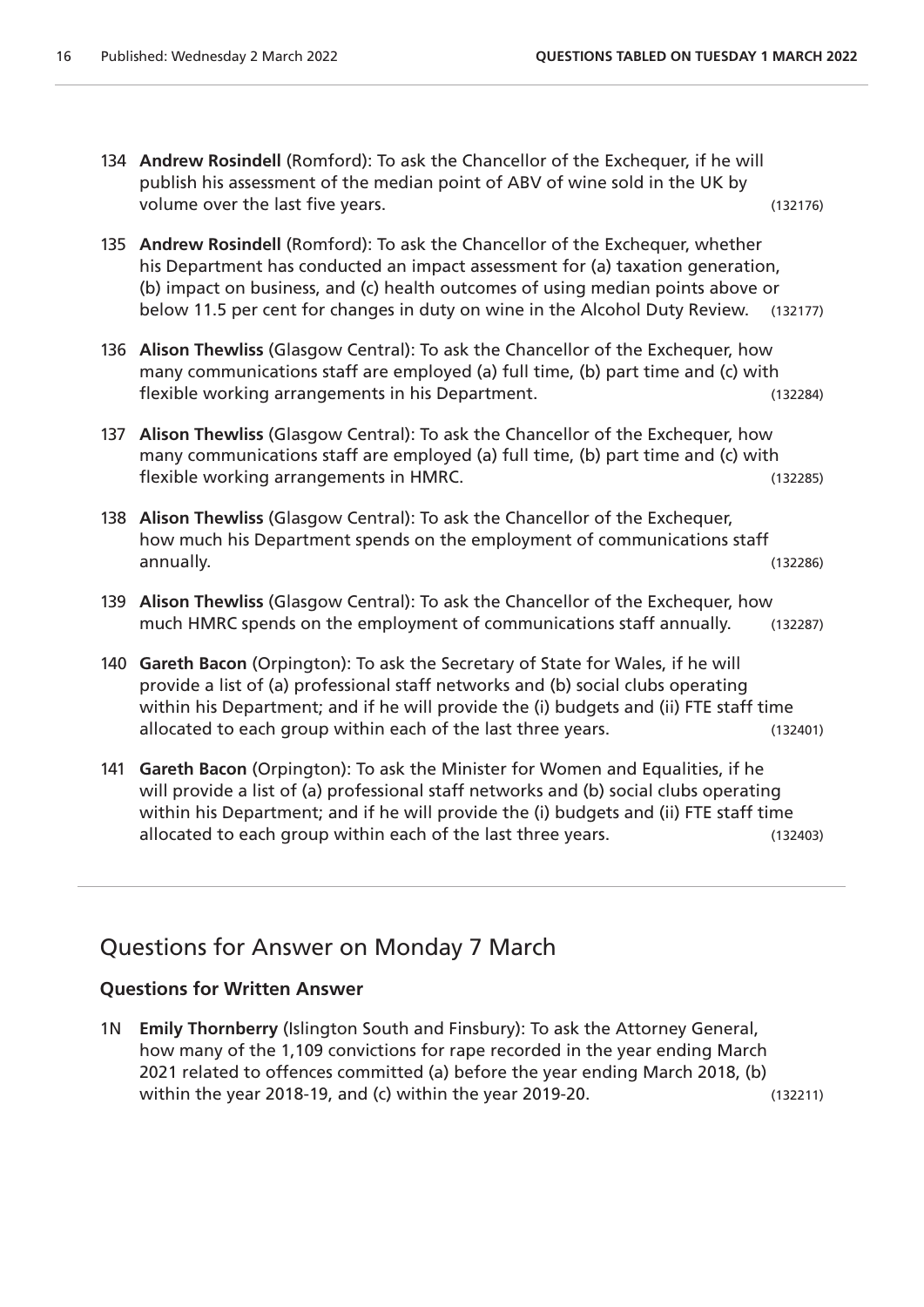- 2N **Dame Diana Johnson** (Kingston upon Hull North): To ask the Minister for the Cabinet Office, pursuant to Answer of 24 February 2022 to Question 125039, what plans he has to publish Sir Robert Francis' Infected Blood compensation framework study before the publication of the Government's response. (132210)
- 3N **David Linden** (Glasgow East): To ask the Minister for the Cabinet Office, pursuant to the Answer of 28 February 2022 to Question 127516, on Cabinet Office: Newspaper Press, for what reasons that answer did not provide the date on which the article was cleared in draft with the No. 10 Press and Private Offices. (132344)
- 4N **David Linden** (Glasgow East): To ask the Minister for the Cabinet Office, pursuant to the Answer of 28 February 2022 to Question 127518, on Cabinet Office: Newspaper Press, for what reason ministerial correspondence emails were not provided as points of contact in the original article which appeared in the Sun newspaper and online. (132345)
- 5N **Mr Steve Baker** (Wycombe): To ask the Secretary of State for Business, Energy and Industrial Strategy, what estimate he has made of the levelised cost of offshore wind farms commissioning in 2022.
- 6N **Mr Steve Baker** (Wycombe): To ask the Secretary of State for Business, Energy and Industrial Strategy, if he will publish the calculations underlying his Department's most recent estimates of levelised costs of renewable generators. [R] (132242)
- 7N **Mr Steve Baker** (Wycombe): To ask the Secretary of State for Business, Energy and Industrial Strategy, whether he has estimated the effect on consumer bills of the use of audited financial accounts and financial close announcements as a guide to underlying costs rather than strike prices. The strike control of the strike prices and the strike prices of the strike prices and the strike prices and the strike prices of the strike prices and the strike prices and the
- 8N **Maria Eagle** (Garston and Halewood): To ask the Secretary of State for Business, Energy and Industrial Strategy, if his Department has introduced any exemptions to the current documentary requirements to allow the process of delivering aid to EU countries to assist Ukrainian refugees to be expedited in particular in relation to MRN numbers. (132167)
- 9N **Patricia Gibson** (North Ayrshire and Arran): To ask the Secretary of State for Business, Energy and Industrial Strategy, what recent discussions he has had with OFGEM on the potential merits of removing standing charges for electricity. (132292)
- 10N **Kenny MacAskill** (East Lothian): To ask the Secretary of State for Business, Energy and Industrial Strategy, what assessment he has made of whether energy consumption is likely to increase or decrease by October 2022. (132379)
- 11N **Conor McGinn** (St Helens North): To ask the Secretary of State for Business, Energy and Industrial Strategy, whether his Department is taking steps to establish a UK approved body to facilitate type testing for glass products to help manufacturers meet the deadline for transition to the UKCA marking. (132299)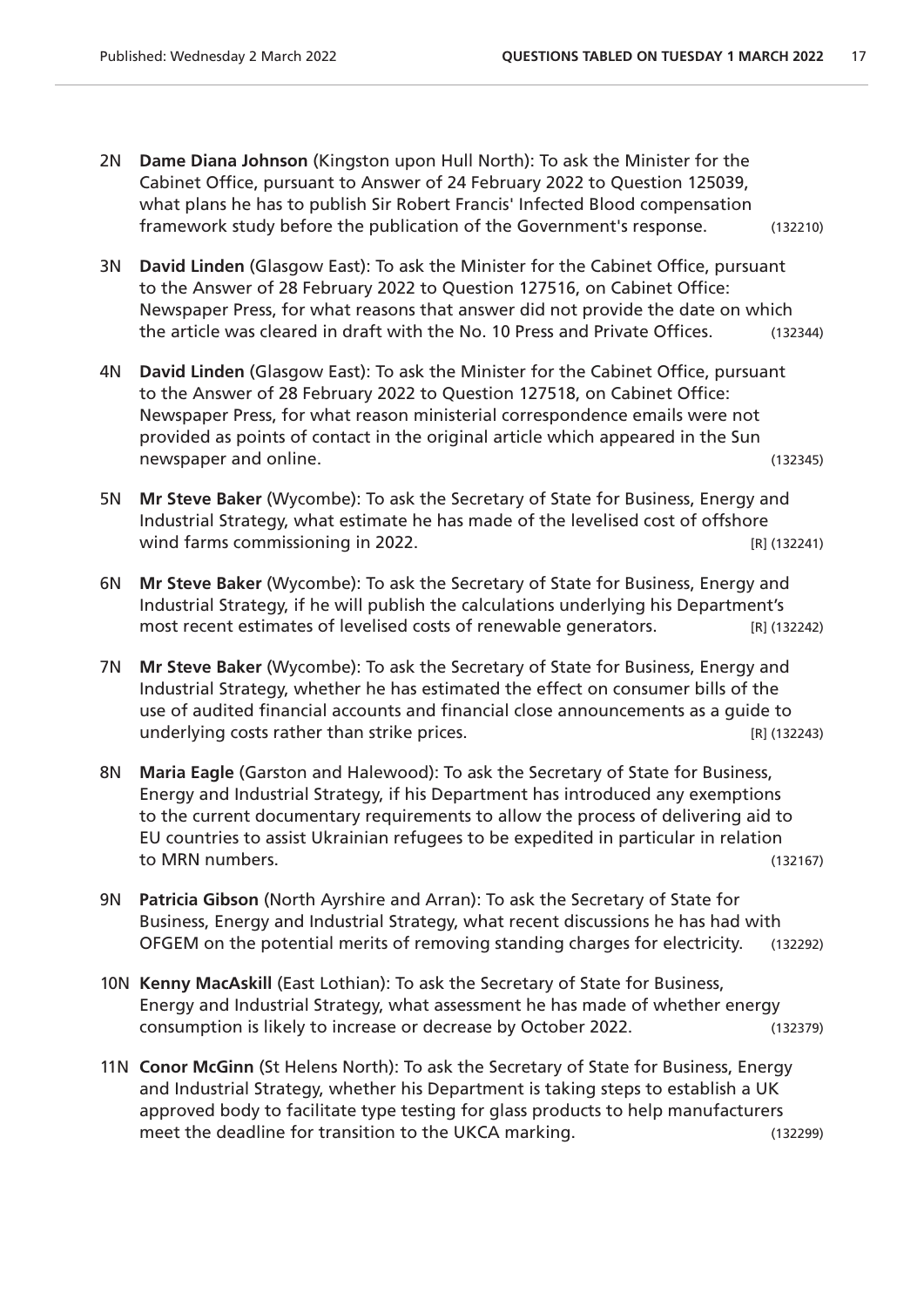- 12N **Conor McGinn** (St Helens North): To ask the Secretary of State for Business, Energy and Industrial Strategy, with reference to the new UKCA accreditation process, what recent assessment he has made of the potential merits of enabling a UK approved body to validate type testing reports issued by EU notified bodies for products already placed on the UK market under AVCP system 3. (132300)
- 13N **Mr Virendra Sharma** (Ealing, Southall): To ask the Secretary of State for Business, Energy and Industrial Strategy, what estimate his Department has made of the value of Russian energy imported to the UK for the latest twelve month period for which data is available. (132227)
- 14N **Patrick Grady** (Glasgow North): To ask the Secretary of State for Digital, Culture, Media and Sport, what steps she is taking to ensure that large (a) tech and (b) social media companies take legal responsibility for preventing scam ads from running on their sites. (132290)
- 15N **Chi Onwurah** (Newcastle upon Tyne Central): To ask the Secretary of State for Digital, Culture, Media and Sport, with reference to the oral contribution of the Prime Minister, Official Report, Thursday 24 February 2022, volume 709, what plans she has to address Russian state-sponsored misinformation. (132252)
- 16N **Margaret Greenwood** (Wirral West): To ask the Secretary of State for Education, whether he plans to make legislative changes that will affect the status of Specialist Designated Institutions (SDIs) as part of the statutory further education sector and as set out in the Further and Higher Education Act 1992; and whether SDIs remain eligible for grant funding as set out in that Act. (132278)
- 17N **Helen Hayes** (Dulwich and West Norwood): To ask the Secretary of State for Education, what steps he is taking to ensure that all foster carers are paid (a) the national minimum allowance or (b) more than the national minimum allowance for their services. (132321)
- 18N **Helen Hayes** (Dulwich and West Norwood): To ask the Secretary of State for Education, what assessment he has made of the adequacy of the national minimum fostering allowance introduced in 2007.
- 19N **Helen Hayes** (Dulwich and West Norwood): To ask the Secretary of State for Education, whether he plans to review the level of national minimum allowances for foster carers. (132323)
- 20N **Helen Hayes** (Dulwich and West Norwood): To ask the Secretary of State for Education, what assessment he has made of the adequacy of staying put allowances in England; and whether he has plans to introduce a national minimum staying put allowance. (132324)
- 21N **Alex Norris** (Nottingham North): To ask the Secretary of State for Education, whether he plans to (a) reinstate or (b) increase teaching bursaries for subjects where training bursaries were reduced or suspended in 2021. (132346)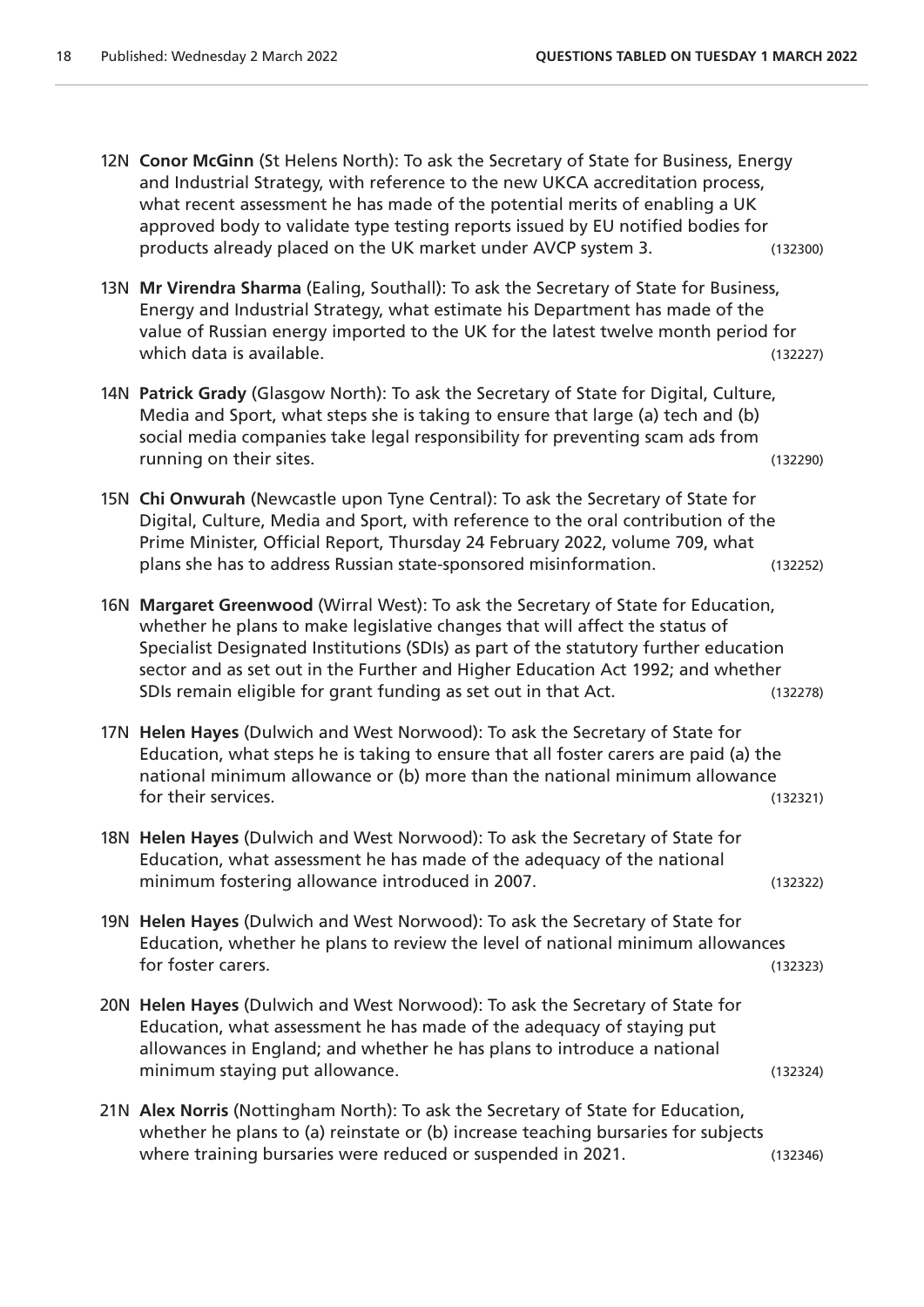- 22N **Alex Norris** (Nottingham North): To ask the Secretary of State for Education, how the Unit for Future Skills is planned to work alongside Local Skills Improvement Plans. (132350)
- 23N **Bridget Phillipson** (Houghton and Sunderland South): To ask the Secretary of State for Education, for each of the last fifteen years, how many young women (a) turned 18, (b) aged between 18 and 21 entered university, (c) commenced a level 6 qualification in higher education and (d) completed a level 6 qualification in higher education; and what proportion of those who (i) commenced and (ii) completed a level 6 qualification in higher education did so in STEM subjects. (132239)
- 24N **Bridget Phillipson** (Houghton and Sunderland South): To ask the Secretary of State for Education, for each of the last fifteen years how many young men (a) turned 18, (b) aged between 18 and 21 entered university, (c) commenced a level 6 qualification in higher education and (d) completed a level 6 qualification in higher education; and what proportion of those who (i) commenced and (ii) completed a level 6 qualification in higher education did so in STEM subjects. (132240)
- 25N **Lloyd Russell-Moyle** (Brighton, Kemptown): To ask the Secretary of State for Education, what steps his Department is taking to help educate school children on access to sexual health services. (132338)
- 26N **Munira Wilson** (Twickenham): To ask the Secretary of State for Education, pursuant to the Answer of 22 February 22 to Question 126842, whether Education (National Curriculum) (Key Stage 2 Assessment Arrangements) (England) (Amendment) Order 2019 was laid with affirmative or negative procedure. (132380)
- 27N **Maria Eagle** (Garston and Halewood): To ask the Secretary of State for Environment, Food and Rural Affairs, what steps his Department taking to assist those who wish to deliver food aid via the EU to support Ukrainian refugees now in Eastern Europe. (132168)
- 28N **Yasmin Qureshi** (Bolton South East): To ask the Secretary of State for Environment, Food and Rural Affairs, whether the residents of Riverside Drive in Stoneclough in Bolton South East constituency have had their priority status downgraded by the Environment Agency. (132232)
- 29N **Jonathan Edwards** (Carmarthen East and Dinefwr): To ask the Secretary of State for International Trade, whether meat imports tonnage restrictions included in the trade deals with Australia and New Zealand are based on carcass or deboned weight. (132234)
- 30N **Debbie Abrahams** (Oldham East and Saddleworth): To ask the Secretary of State for Levelling Up, Housing and Communities, how many and what proportion of second homes in England are used as holiday homes or weekend homes, in each Council Tax Band. (132253)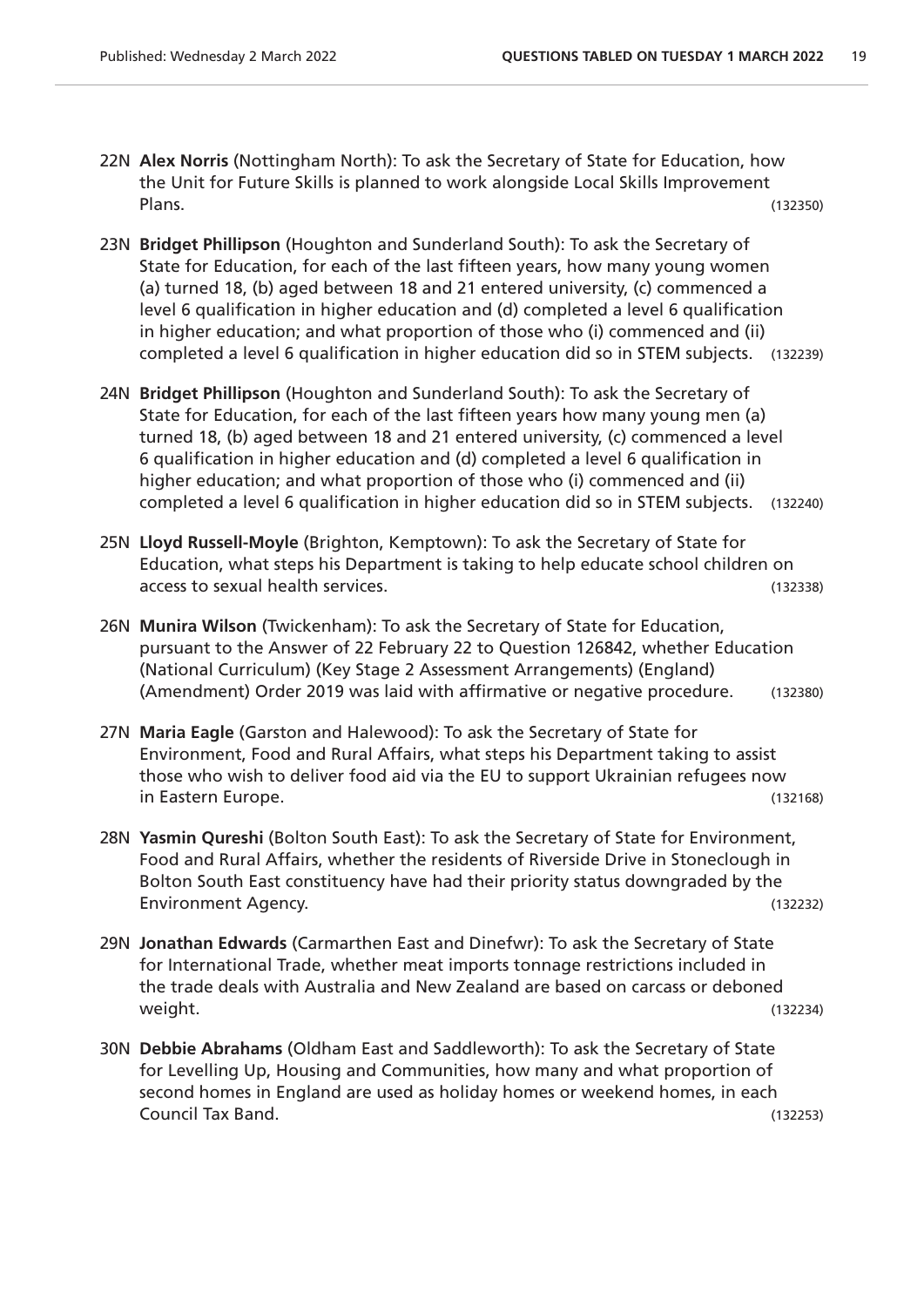| 31N Dawn Butler (Brent Central): To ask the Secretary of State for Levelling Up,<br>Housing and Communities, when he plans to bring forward legislative proposals<br>to prohibit Section 21 evictions; and if he will make a statement.                                                                             | (132194) |
|---------------------------------------------------------------------------------------------------------------------------------------------------------------------------------------------------------------------------------------------------------------------------------------------------------------------|----------|
| 32N Dawn Butler (Brent Central): To ask the Secretary of State for Levelling Up,<br>Housing and Communities, what recent assessment he has made of the effect of<br>the benefit cap on eviction rates in London.                                                                                                    | (132195) |
| 33N Dawn Butler (Brent Central): To ask the Secretary of State for Levelling Up,<br>Housing and Communities, what assessment his Department has made of the<br>impact of (a) housing benefit levels and (b) the benefit cap on (i) new starts of<br>social housing and (ii) his Department's homelessness strategy. | (132196) |
| 34N Dawn Butler (Brent Central): To ask the Secretary of State for Levelling Up,<br>Housing and Communities, what assessment he has made of the impact of the<br>no recourse to public funds policy on homelessness levels; and if he will make a<br>statement.                                                     | (132197) |
| 35N Dawn Butler (Brent Central): To ask the Secretary of State for Levelling Up,<br>Housing and Communities, what recent assessment his Department has made of<br>the impact of Ground 8 of the 1988 Housing Act on levels of (a) evictions and (b)<br>homelessness.                                                | (132198) |
| 36N Rachael Maskell (York Central): To ask the Secretary of State for Levelling Up,<br>Housing and Communities, what steps he will take to increase the (a) quantity and<br>(b) quality of social housing.                                                                                                          | (132311) |
| 37N Rachael Maskell (York Central): To ask the Secretary of State for Levelling Up,<br>Housing and Communities, if he will publish a new housing bill in the next<br>Parliamentary session to address the (a) availability and (b) cost of housing for<br>both renters and buyers.                                  | (132312) |
| 38N Rachael Maskell (York Central): To ask the Secretary of State for Levelling<br>Up, Housing and Communities, whether he plans to take steps to limit the<br>development of luxury housing in order to fulfill local housing needs.                                                                               | (132313) |
| 39N Rachael Maskell (York Central): To ask the Secretary of State for Levelling Up,<br>Housing and Communities, what steps he is taking to help ensure that developers<br>prioritise student needs when building student accommodation.                                                                             | (132314) |
| 40N Grahame Morris (Easington): To ask the Secretary of State for Levelling Up,<br>Housing and Communities, whether the power to designate staff as being in the<br>(a) politically free, (b) politically restricted, and (c) politically intermediate groups<br>has been delegated to Homes England.               | (132235) |
| 41N Grahame Morris (Easington): To ask the Secretary of State for Levelling Up,<br>Housing and Communities, whether Homes England has introduced a blanket ban<br>on staff from standing as councillors in the forthcoming May 2022 elections.                                                                      | (132236) |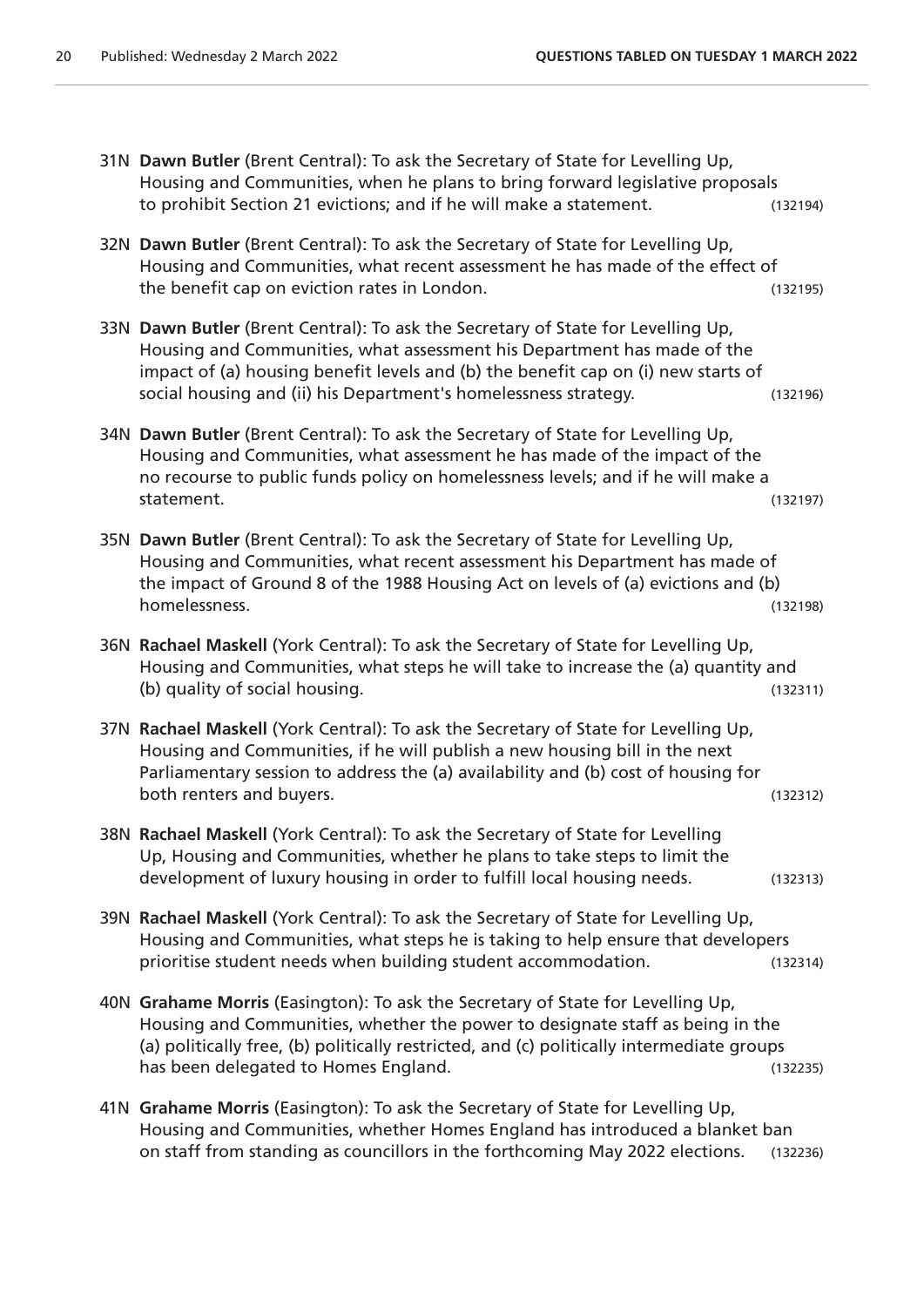- 42N **Alex Norris** (Nottingham North): To ask the Secretary of State for Levelling Up, Housing and Communities, of the 200,000 additional people completing highquality skills training referred to in the Levelling Up in the United Kingdom White Paper, how many of those people he expects to be on (a) STEM courses and (b) apprenticeships; and how many are young people up to the age of 25. (132347)
- 43N **Alex Norris** (Nottingham North): To ask the Secretary of State for Levelling Up, Housing and Communities, if he will provide a breakdown of the number of additional people expected to complete high-quality skills training, as set out in the Levelling Up in the United Kingdom White Paper, in each year between 2022 and 2030. (132348)
- 44N **Alex Norris** (Nottingham North): To ask the Secretary of State for Levelling Up, Housing and Communities, with reference to table 2.3 in the Levelling Up in the United Kingdom White Paper, what steps he plans to take to ensure that local authorities that fall under level 1 devolution plans are able to feed local skills needs into the development of Local Skills Improvement Plans. (132349)
- 45N **Sir Greg Knight** (East Yorkshire): To ask the Secretary of State for Transport, when the A1(M) between Newark and its junction with the B6325 was last inspected for potholes; and when it is due to be resurfaced. (132170)
- 46N **Jonathan Ashworth** (Leicester South): To ask the Secretary of State for Work and Pensions, what assessment her Department has made of the impact of steps taken to raise awareness of Pension Credit on uptake in 2019-20. (132259)
- 47N **Jonathan Ashworth** (Leicester South): To ask the Secretary of State for Work and Pensions, if she will publish a breakdown of the years in which incidents of death or serious harm occurred for the Internal Process Reviews completed by her Department since February 2012. Contract the contract of the contract of the contract of the contract of the contract of the contract of the contract of the contract of the contract of the contract of the contract of the c
- 48N **Jonathan Ashworth** (Leicester South): To ask the Secretary of State for Work and Pensions, pursuant to the Answer of 25 November 2021 to Question 81959 on Social Security Benefits, what assessment her Department has made of the reasons for the disparity between the number of Internal Process Reviews into (a) deaths and (b) incidents of serious harm other than death between July 2019 and December 2021. (132262)
- 49N **Jonathan Ashworth** (Leicester South): To ask the Secretary of State for Work and Pensions, what guidance is given to her Department's staff on the (a) circumstances in which incidents of death and serious harm should be referred to be considered for an internal process review and (b) process for making a referral of that kind. (132263)
- 50N **Jonathan Ashworth** (Leicester South): To ask the Secretary of State for Work and Pensions, how many and what proportion of the internal process reviews her Department has completed since 2010-11 were identified through (a) her Department's complaints process, (b) referrals from the Parliamentary and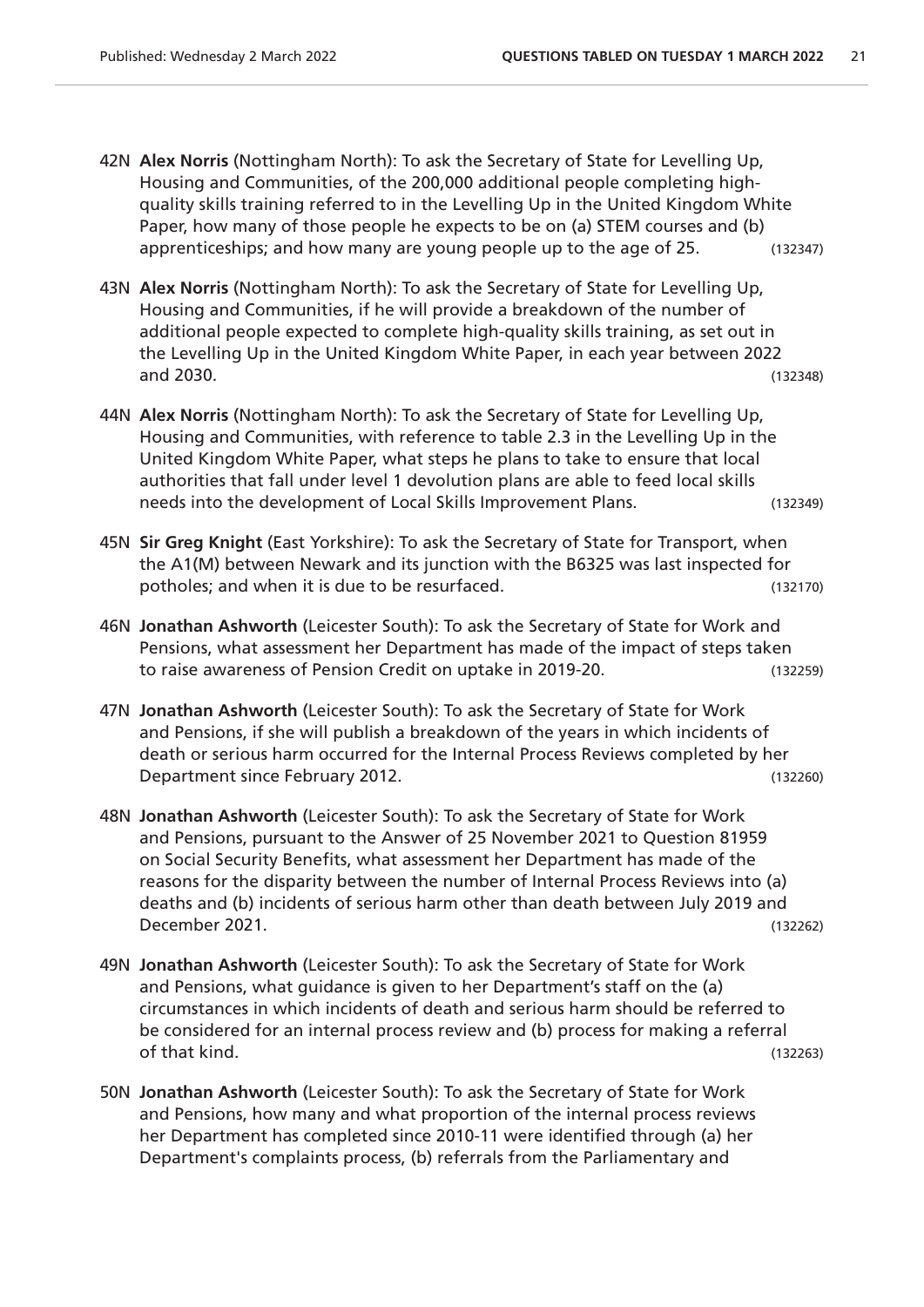Health Service Ombudsman, (c) referrals from the Independent Case Examiner, (d) coverage in the media, (e) referrals by frontline staff in her Department, (d) contact from coroners and (f) referrals from external agencies or professionals. (132264)

- 51N **Mr Clive Betts** (Sheffield South East): To ask the Secretary of State for Work and Pensions, if she will provide details of the (a) three trigger point targets in the universal credit system and (b) the proportion of the working day that universal credit service centre employees are expected to spend on each trigger point. (132159)
- 52N **Wendy Chamberlain** (North East Fife): To ask the Secretary of State for Work and Pensions, with reference to Bereavement Benefits: Proposal for implementation of the McLaughlin (2018) and Jackson (2020) judgments published on 15 July 2021, when she plans to lay before Parliament that draft remedial order. (132374)
- 53N **Anne McLaughlin** (Glasgow North East): To ask the Secretary of State for Work and Pensions, what assessment her Department has made on the cumulative impact on the living standards of households in receipt of universal credit of the decision not to up rate benefits in line with inflation in addition to the cut to universal credit and rise in living costs. (132295)
- 54N **Kirsten Oswald** (East Renfrewshire): To ask the Secretary of State for Work and Pensions, what the (a) full-time equivalent headcount and (b) outturn expenditure was on communications for her Department in each of the last three financial years. (132281)
- 55N **Mr Clive Betts** (Sheffield South East): To ask the Secretary of State for Health and Social Care, if he will provide free covid-19 testing for asymptomatic close contacts of immunocompromised people. (132160)
- 56N **Bambos Charalambous** (Enfield, Southgate): To ask the Secretary of State for Health and Social Care, whether he has had recent discussions with representatives from the food industry on reducing the amount of salt in food products. (132333)
- 57N **Bambos Charalambous** (Enfield, Southgate): To ask the Secretary of State for Health and Social Care, what assessment he has made of the potential merits of reducing the population's intake of salt from 8.4 grams per day to a recommended maximum of 6 grams per day. (132334)
- 58N **Bambos Charalambous** (Enfield, Southgate): To ask the Secretary of State for Health and Social Care, what assessment he has made of the potential impact of mandatory salt targets on the public's health in the context of evidence of the effectiveness of mandatory salt targets in South Africa. (132335)
- 59N **Alex Cunningham** (Stockton North): To ask the Secretary of State for Health and Social Care, what recent discussions he has had with the NHS chief operating officer on the progress of the proposed merger of the North Tees and Hartlepool NHS Foundation Trust with South Tees NHS Foundation Trust. (132250)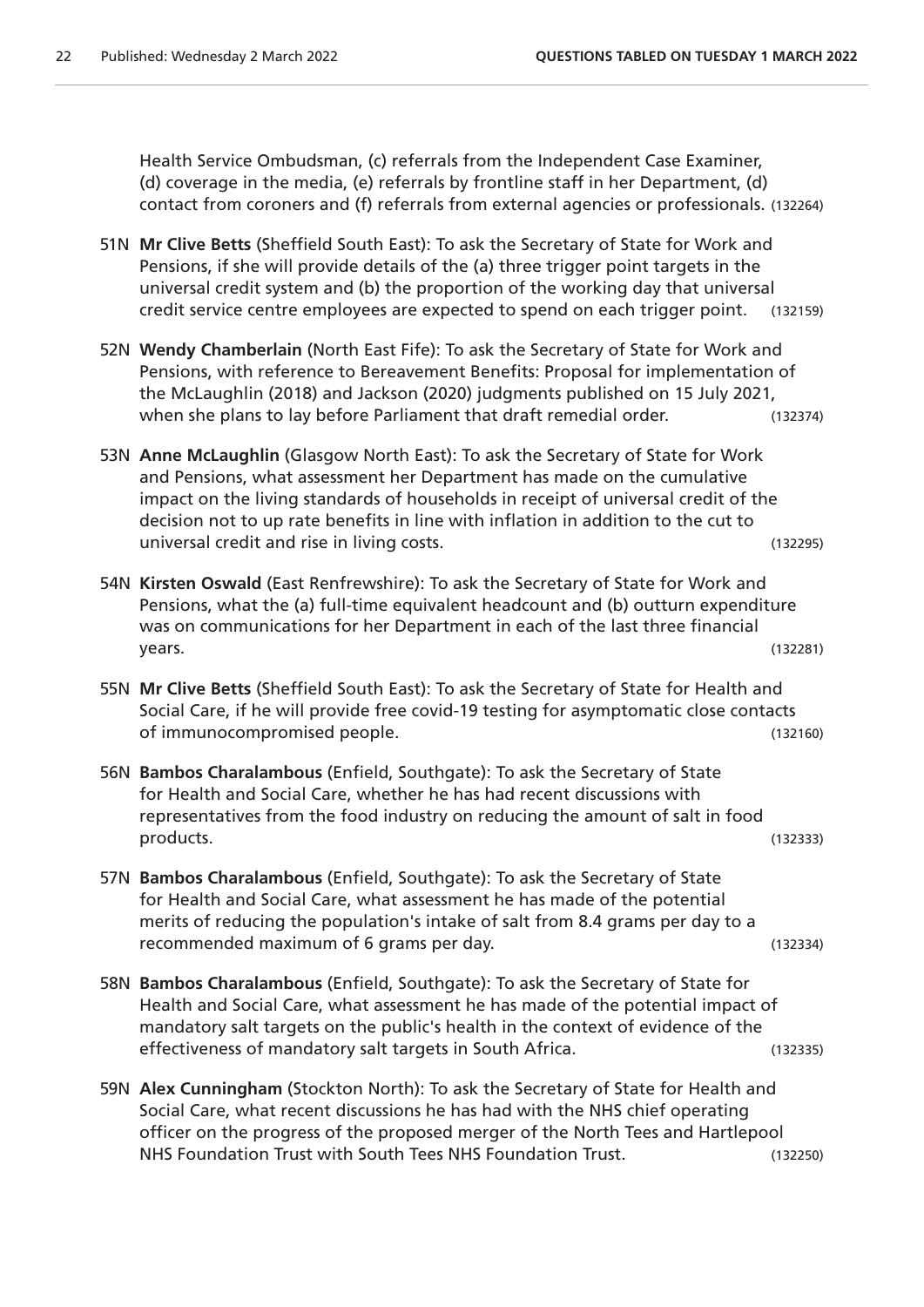60N **Andrew Gwynne** (Denton and Reddish): To ask the Secretary of State for Health and Social Care, what assessment he has made of the viability of the PANORAMIC national study once participants are no longer able to access free covid-19 tests. (132203)

| 61N Andrew Gwynne (Denton and Reddish): To ask the Secretary of State for Health |          |
|----------------------------------------------------------------------------------|----------|
| and Social Care, if his Department will introduce a cap on the cost of covid-19  |          |
| tests.                                                                           | (132204) |

- 62N **Andrew Gwynne** (Denton and Reddish): To ask the Secretary of State for Health and Social Care, whether his Department will provide free covid-19 tests to immunocompromised people. (132205)
- 63N **Andrew Gwynne** (Denton and Reddish): To ask the Secretary of State for Health and Social Care, whether his Department is considering prophylactic use of antivirals for the immunocompromised to protect those people from covid-19. (132206)
- 64N **Kirsten Oswald** (East Renfrewshire): To ask the Secretary of State for Health and Social Care, what the (a) full time equivalent headcount and b) outturn expenditure on communications for his Department was in each of the last three financial years. (132280)
- 65N **Alison Thewliss** (Glasgow Central): To ask the Secretary of State for Health and Social Care, when he plans to respond to the correspondence from the Member for Glasgow Central on 7 January with case ref ZA25441. (132289)
- 66N **Mr Nicholas Brown** (Newcastle upon Tyne East): To ask the Secretary of State for Foreign, Commonwealth and Development Affairs, what steps she is taking to provide humanitarian assistance to countries neighbouring Ukraine in the context of the flow of high numbers of refugees from that country. (132169)
- 67N **Maria Eagle** (Garston and Halewood): To ask the Secretary of State for Foreign, Commonwealth and Development Affairs, what steps her Department is taking to facilitate the delivery of aid from those in Britain who wish to take (a) food, (b) medicine and (c) other supplies to people who have fled from Ukraine. (132165)
- 68N **Maria Eagle** (Garston and Halewood): To ask the Secretary of State for Foreign, Commonwealth and Development Affairs, what discussions she has had with her EU counterparts on the reduction of customs and export paperwork requirements between the UK and the EU to enable aid collected by the public can be quickly sent to Eastern countries to assist Ukrainian refugees. (132166)
- 69N **Caroline Lucas** (Brighton, Pavilion): To ask the Secretary of State for Foreign, Commonwealth and Development Affairs, what discussions she has had with her Polish counterpart on reports that some (a) people of colour and (b) LGBTIQA+ people are not being allowed to cross the border when fleeing Ukraine. (132233)
- 70N **Mr Virendra Sharma** (Ealing, Southall): To ask the Secretary of State for Foreign, Commonwealth and Development Affairs, what estimate her Department has made of the number of British citizens remaining in Ukraine. (132225)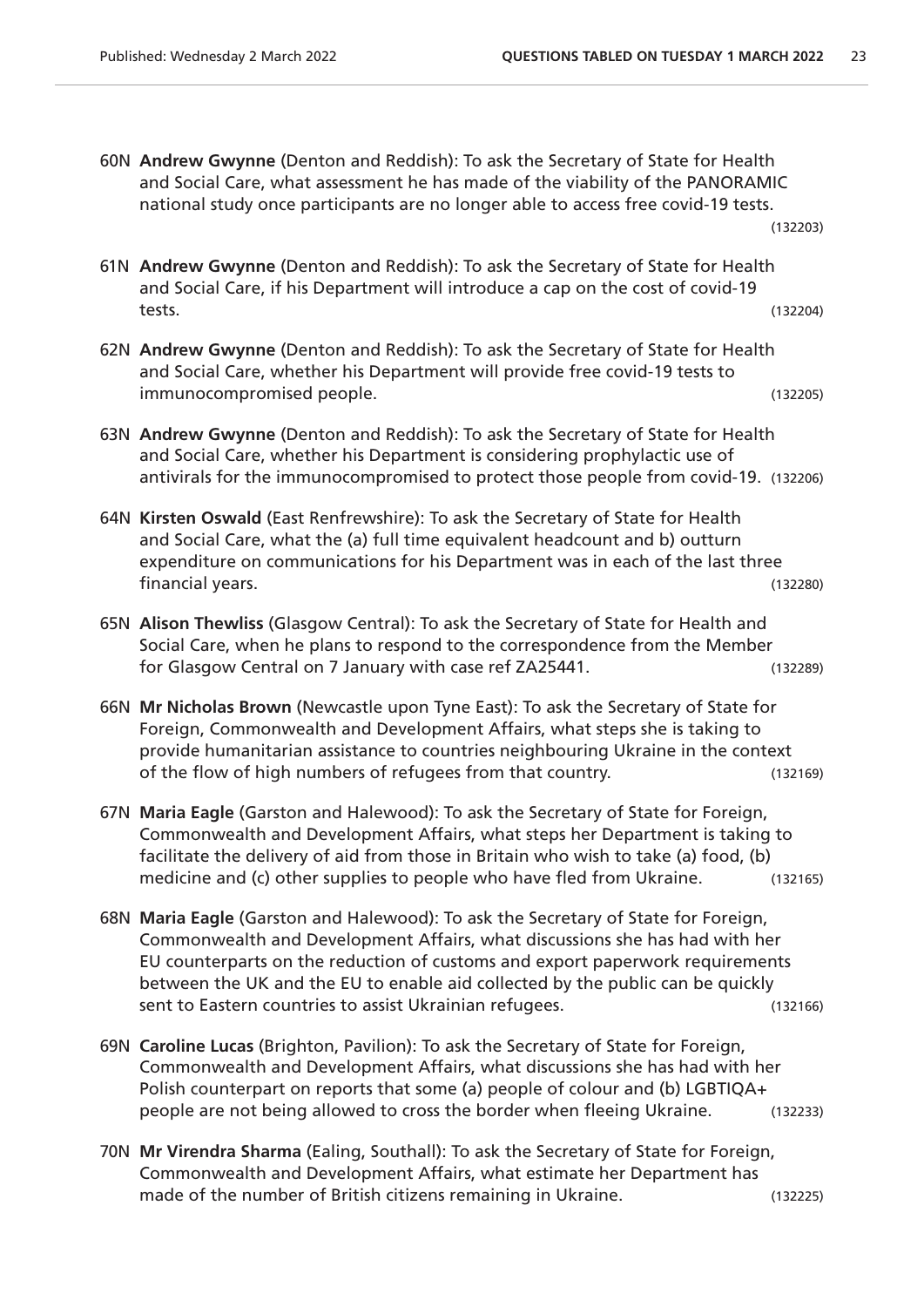- 71N **Mr Virendra Sharma** (Ealing, Southall): To ask the Secretary of State for Foreign, Commonwealth and Development Affairs, what assessment her Department has made of (a) the impact on the Russian invasion of Ukraine of British sanctions (b) potential options for future sanctions and actions that the UK Government may take against Russia. (132226) 72N **Catherine West** (Hornsey and Wood Green): To ask the Secretary of State for Foreign, Commonwealth and Development Affairs, what discussions she has had with the Chinese Government on Russia's invasion of Ukraine. (132329) 73N **Catherine West** (Hornsey and Wood Green): To ask the Secretary of State for Foreign, Commonwealth and Development Affairs, what discussions she has had with the Pakistani Government on Russia's invasion of Ukraine. (132330) 74N **Olivia Blake** (Sheffield, Hallam): To ask the Secretary of State for the Home Department, pursuant to the Answer of 8 February 2022 to Question 117921, on Immigration: Applications, whether she plans to publish information on applications for further leave within her Department's wider Home Office transparency data. (132417) 75N **Peter Dowd** (Bootle): To ask the Secretary of State for the Home Department, what assessment she has made of trends in the level of in-work exploitation or abuse of migrants with no recourse to public funds. (132277) 76N **Patrick Grady** (Glasgow North): To ask the Secretary of State for the Home Department, whether she has made an assessment of the potential merits of suspending the deportation flight to Zimbabwe scheduled for 2 March 2022 in the context of violence against political opposition supporters in that country in recent days. (132291) 77N **Claire Hanna** (Belfast South): To ask the Secretary of State for the Home
	- Department, what assessment her Department has made of the potential merits of removing the requirement for family members to make an in-person application for EU Settlement Scheme family permits for EU/EEA nationals at UK visa centres in the context of people being unable to safely access those centres in Ukraine. (132412)
- 78N **Dan Jarvis** (Barnsley Central): To ask the Secretary of State for the Home Department, how many Afghan Relocations and Assistance Policy principal applicants were considered eligible by the Ministry of Defence but subsequently refused by her Department on national security grounds in each month since April 2021. (132258)
- 79N **Mr Kevan Jones** (North Durham): To ask the Secretary of State for the Home Department, when she plans to respond to emails from the hon. Member for North Durham of 11 February 2022, 26 and 14 January 2022, 6 December 2021 and 19 November 2021, regarding Mr Okoye. (132174)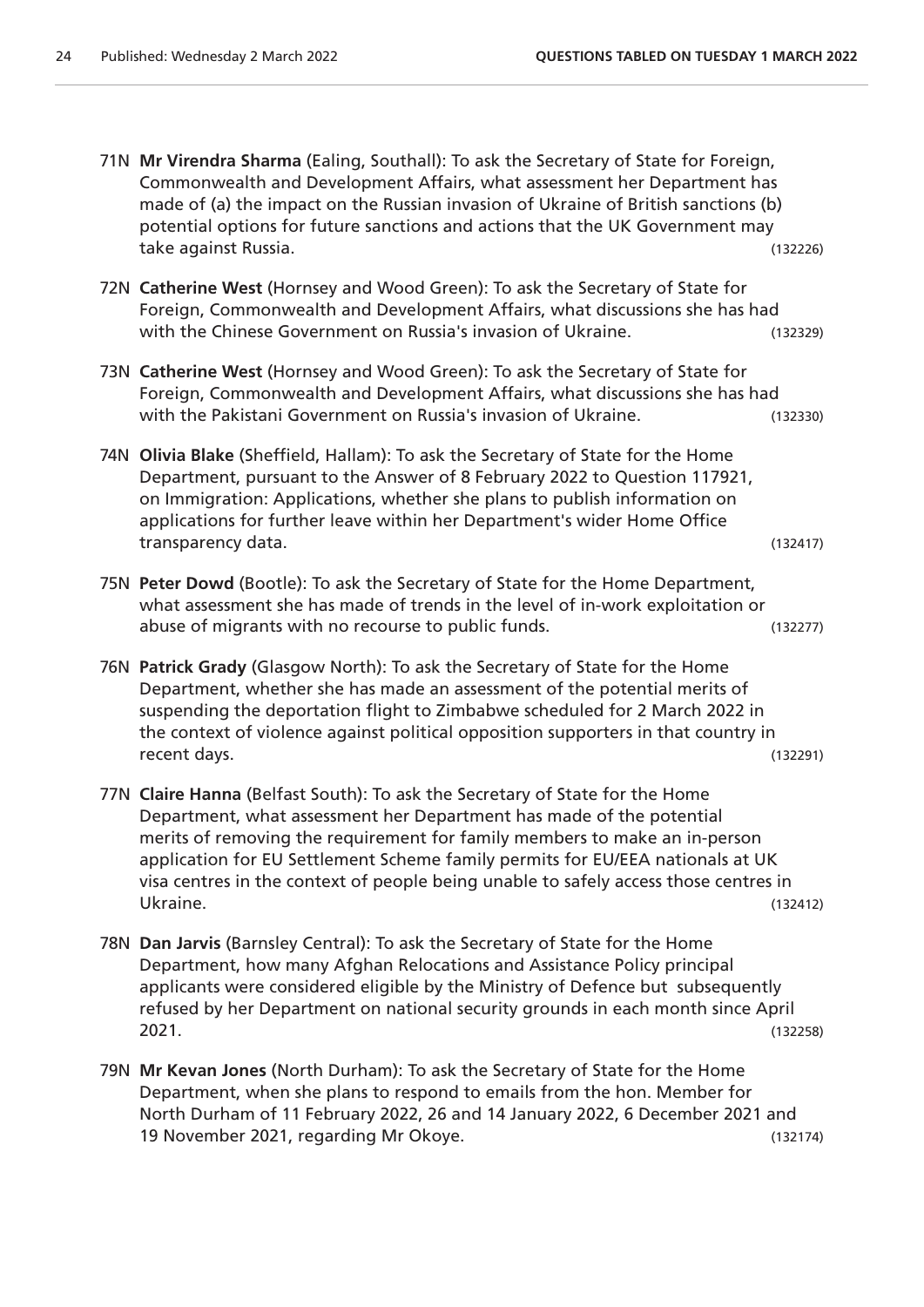- 80N **Stephen Kinnock** (Aberavon): To ask the Secretary of State for the Home Department, what estimate she has made of the number of people with leave to remain in the UK with family members, as defined by the Home Office's guidance, Support for family members of British nationals in Ukraine, and Ukrainian nationals in Ukraine and the UK, who live in Ukraine. (132270)
- 81N **Stephen Kinnock** (Aberavon): To ask the Secretary of State for the Home Department, what estimate she has made of the number of people in Ukraine that are eligible for the family migration visa with salary and English language thresholds applied; and what estimate she has made of the number of people who are eligible for that visa following the lifting of the salary and language thresholds. (132271)
- 82N **Stephen Kinnock** (Aberavon): To ask the Secretary of State for the Home Department, with reference to her oral contribution of 1 March 2022, Official Report, what method her Department used to estimate that 100,000 Ukrainians are eligible for the family migration visa. (132272)
- 83N **Stephen Kinnock** (Aberavon): To ask the Secretary of State for the Home Department, what estimate her Department has made of the number of eligible family members, as defined by her Department's guidance, Support for family members of British nationals in Ukraine, and Ukrainian nationals in Ukraine and the UK, in Ukraine rather than already in the UK. (132273)
- 84N **Stephen Kinnock** (Aberavon): To ask the Secretary of State for the Home Department, what estimate she has made of the number of people living in Ukraine that have family members, as defined by her Department's guidance, Support for family members of British nationals in Ukraine, and Ukrainian nationals in Ukraine and the UK, who are British nationals. (132274)
- 85N **Anne McLaughlin** (Glasgow North East): To ask the Secretary of State for the Home Department, how many Chevening alumni there are in Afghanistan. (132296)
- 86N **Anne McLaughlin** (Glasgow North East): To ask the Secretary of State for the Home Department, how many Chevening alumni in Afghanistan are categorised as vulnerable. (132297)
- 87N **Mr Virendra Sharma** (Ealing, Southall): To ask the Secretary of State for the Home Department, how many refugees her Department estimates will arrive from Ukraine; and whether her Department plans to limit the number of refugees that it will admit from Ukraine. (132224)
- 88N **Stephen Timms** (East Ham): To ask the Secretary of State for the Home Department, what evidential flexibility applies when caseworkers at UK Visas and Immigration are considering applications submitted from Afghans using the Appendix FM route because of misplaced or destroyed documentation. (132156)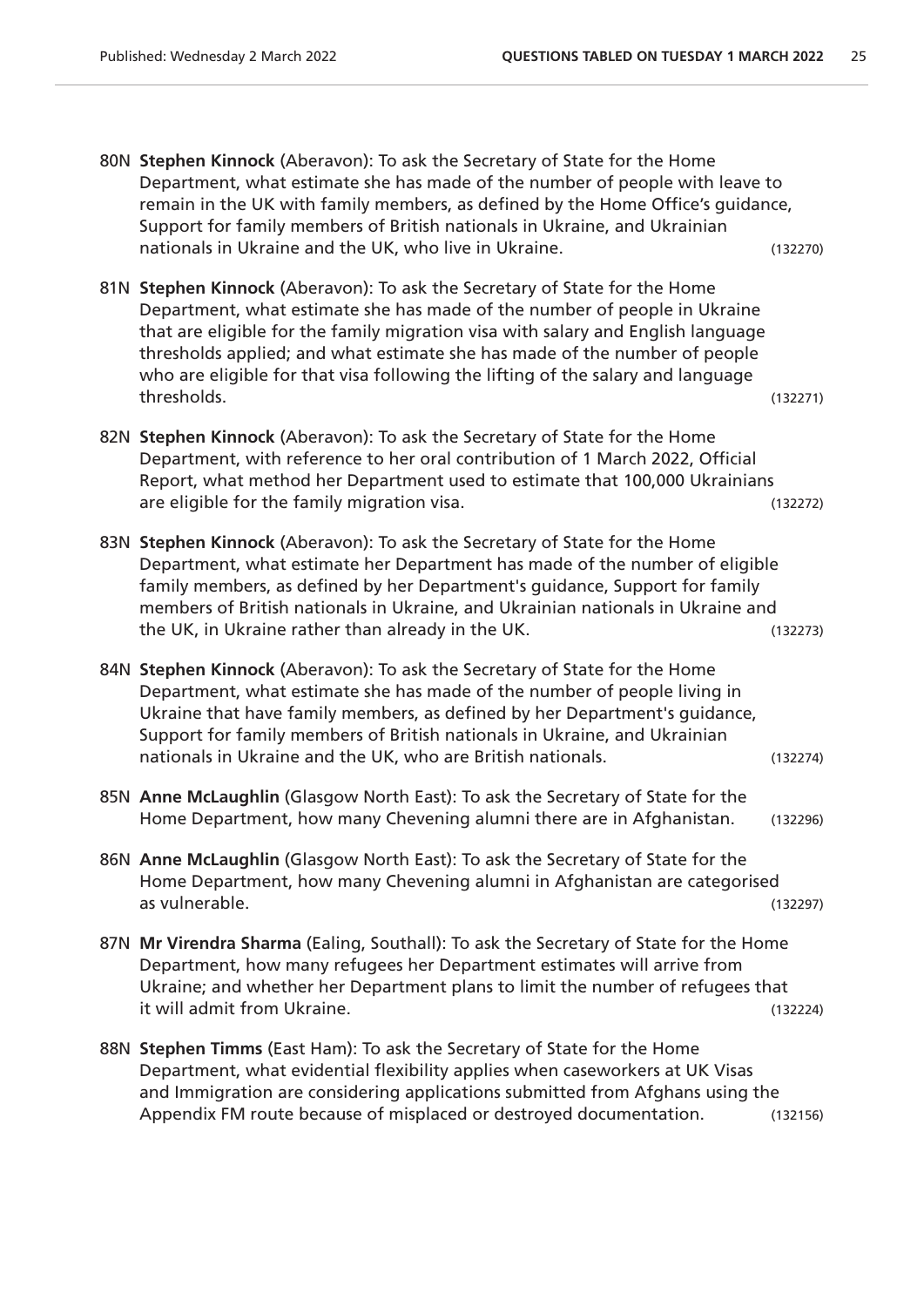- 89N **Dave Doogan** (Angus): To ask the Secretary of State for Defence, what technical criterion prevents his Department from replacing real bearskin with synthetic material on the ceremonial Queen's Guard caps. The control of the capacity of the capacity of the control of the control of the control of the control of the control of the control of the control of the control of the cont
- 90N **Peter Grant** (Glenrothes): To ask the Secretary of State for Defence, with reference to his oral contribution of 21 February 2022, Official Report, column 19, what progress officials in his Department have made on revisiting the internal review on the recognition of or compensation for nuclear test veterans and their families; and if he will make a statement on the findings of that review once it has concluded. (132301)
- 91N **John Healey** (Wentworth and Dearne): To ask the Secretary of State for Defence, how many of the Army's (a) Challenger tanks, (b) Warrior armoured vehicles and (c) AS90 self-propelled howitzers are serviceable as of 1 March 2022. (132161)
- 92N **John Healey** (Wentworth and Dearne): To ask the Secretary of State for Defence, how many (a) main battle tanks, (b) infantry fighting vehicles and (c) artillery are available for immediate deployment as of 1 March 2022. (132162)
- 93N **Dan Jarvis** (Barnsley Central): To ask the Secretary of State for Defence, how many (a) serving and (b) former members of HM Forces (i) faced prosecution and (ii) were convicted for offences that took place while serving on Operation Banner.

(132254)

- 94N **Dan Jarvis** (Barnsley Central): To ask the Secretary of State for Defence, how many (a) Republican paramilitary, (b) Loyalist paramilitary and (c) civilian deaths were HM Forces responsible for during Operation Banner. (132255)
- 95N **Matt Western** (Warwick and Leamington): To ask the Secretary of State for Defence, what assessment he has made of the risk of cyber attacks to (a) automotive and (b) other businesses based in the UK. (132340)
- 96N **Matt Western** (Warwick and Leamington): To ask the Secretary of State for Defence, what steps he is taking to help protect (a) automotive and (b) other businesses based in the UK from cyber-attacks. (132341)
- 97N **Damian Collins** (Folkestone and Hythe): To ask the Secretary of State for Justice, when HM Prison and Probation Service (HMPPS) plans to disclose their relevant records to Mr Paul Cleeland, as promised by the chief executive of HMPPS in her letter to the hon. Member for Folkestone and Hythe dated 20 December 2021. (132238)
- 98N **Steve Reed** (Croydon North): To ask the Secretary of State for Justice, pursuant to the Answer of 28 February 2022 to Question 127419 on Courts: Digital Technology, if he will publish (a) any interim analysis of the performance of the Common Platform tool and (b) the number of cases processed per day in courts using that tool. (132265)
- 99N **Steve Reed** (Croydon North): To ask the Secretary of State for Justice, if he will publish figures on the average length of time for probate to be granted in each of the last five years. (132266)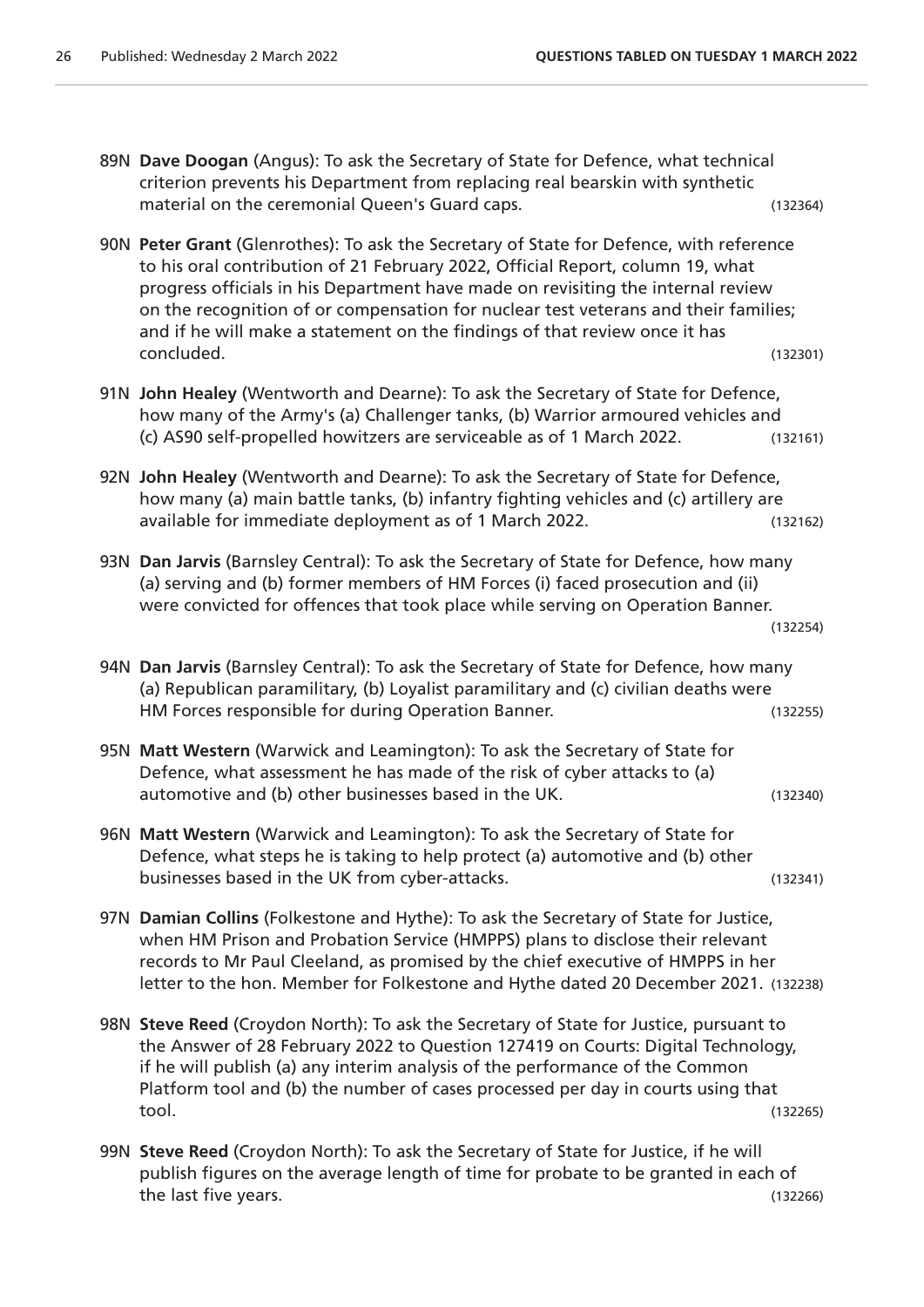100N**Steve Reed** (Croydon North): To ask the Secretary of State for Justice, if he will publish figures on the number of criminal cases delayed by a lack of (a) defence and (b) prosecution counsel; and what the average length is of those delays. (132267)

- 101N**Steve Reed** (Croydon North): To ask the Secretary of State for Justice, pursuant to the Answer of 28 February 2022 to Question 126657 on Ministry of Justice: Accidents, if he will publish figures on how much compensation his Department has paid out following accidents that have taken place in courts in England and Wales in each of the last three years. (132268)
- 102N**Steve Reed** (Croydon North): To ask the Secretary of State for Justice, how many courts in England have separate entrances to allow victims of crime to avoid the accused. (132269)
- 103N**Hilary Benn** (Leeds Central): To ask the Chancellor of the Exchequer, if he will make it his policy to give further education corporations the same VAT status as Multi Academy Trusts and 16 to 19 Free Schools. (132164)
- 104N**Dan Jarvis** (Barnsley Central): To ask the Chancellor of the Exchequer, what assessment he has made of the potential viability of changing the entitlement for farmers' use of red diesel for a single day of ploughing competition. (132256)
- 105N**Dan Jarvis** (Barnsley Central): To ask the Chancellor of the Exchequer, whether he has had recent discussions with farmers on the impact of the current entitlement for farmers' use of red diesel during ploughing competitions. (132257)
- 106N**Sir Greg Knight** (East Yorkshire): To ask the Chancellor of the Exchequer, what assessment he has made of the potential impact of the use of cryptocurrencies on tax receipts to his Department. (132171)
- 107N**Kenny MacAskill** (East Lothian): To ask the Chancellor of the Exchequer, pursuant to the Answer of 28 February 2022 to Question 125532 on Energy: VAT, if he will make an estimate of the potential increase in the tax take through VAT on household energy bills by October 2022. (132378)
- 108N**Anne McLaughlin** (Glasgow North East): To ask the Chancellor of the Exchequer, what assessment his Department has made of the impact of not uprating benefits in line with inflation on the incomes of households in receipt of universal credit taking into account the reduction in that benefit in 2021. (132293)
- 109N**Anne McLaughlin** (Glasgow North East): To ask the Chancellor of the Exchequer, what assessment he has made on the impact of not uprating benefits in line with inflation on levels of child poverty in Glasgow North East. (132294)
- 110N**Kirsten Oswald** (East Renfrewshire): To ask the Chancellor of the Exchequer, how much compensation has been paid out as a result of cases completed by the Business Banking Resolution Service. (132279)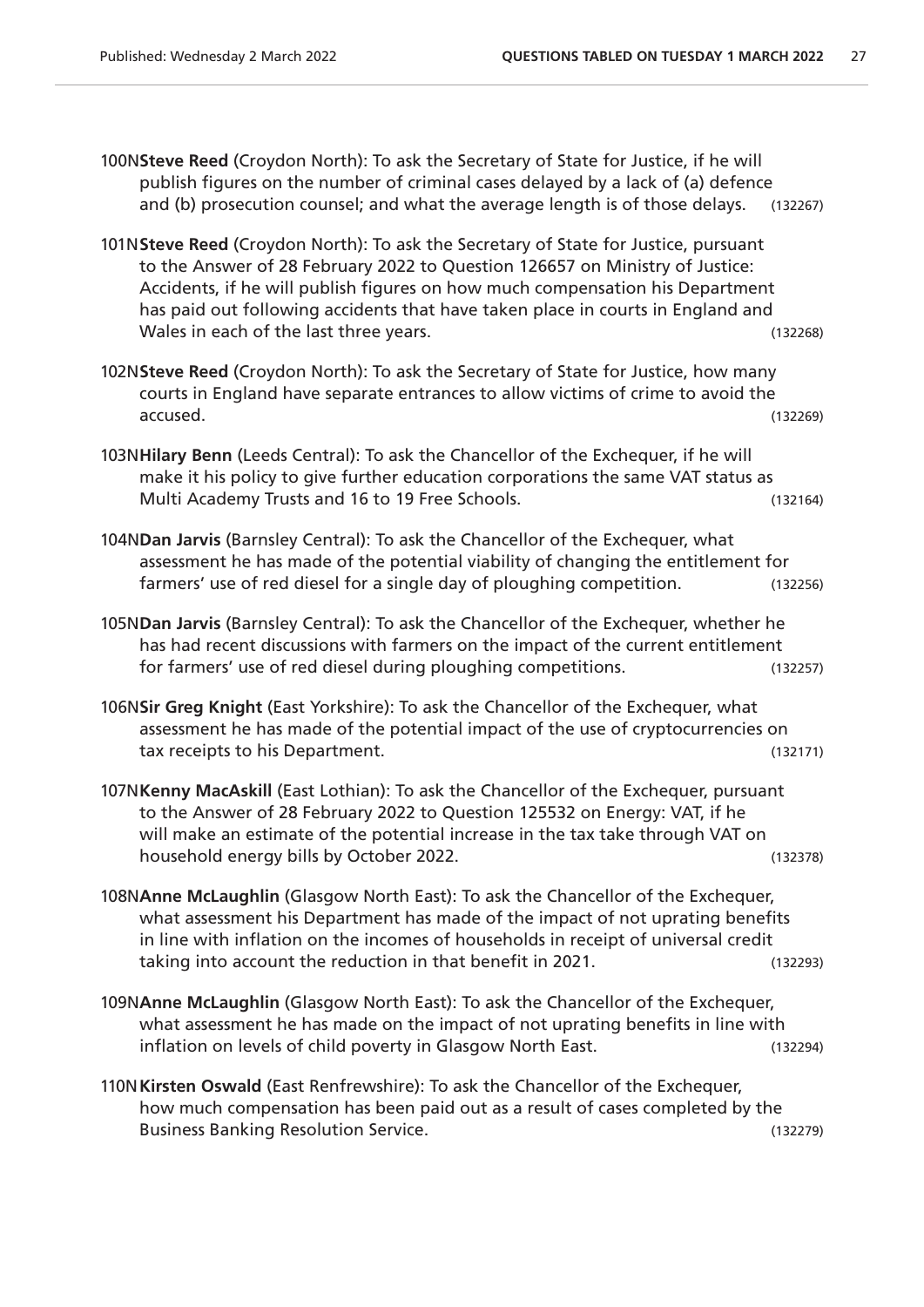111N **Kirsten Oswald** (East Renfrewshire): To ask the Minister for Women and Equalities, what the (a) full-time equivalent headcount and (b) outturn expenditure was on communications for her Department in each of the last three financial years. (132282)

#### **Oral Questions to the Secretary of State for Levelling Up, Housing and Communities**

| $\mathbf{1}$      | Mr Tanmanjeet Singh Dhesi (Slough): What steps he is taking to help support first-<br>time buyers onto the housing ladder.                                                                                                     | (905895) |
|-------------------|--------------------------------------------------------------------------------------------------------------------------------------------------------------------------------------------------------------------------------|----------|
| $\overline{2}$    | Ian Paisley (North Antrim): What recent discussions he has had with the Northern<br>Ireland Executive on the potential opportunities for Northern Ireland of the<br>Levelling Up agenda.                                       | (905896) |
| 3                 | Barbara Keeley (Worsley and Eccles South): What steps he is taking to reduce<br>financial pressures on local authority budgets.                                                                                                | (905897) |
| 4                 | Steve Brine (Winchester): What steps his Department is taking to help rough<br>sleepers find accommodation.                                                                                                                    | (905898) |
| 5                 | Jason McCartney (Colne Valley): What assessment he has made of the impact of<br>the proposals in the Levelling Up White Paper on regional inequality in the UK. (905899)                                                       |          |
| 6                 | Liz Twist (Blaydon): What assessment he has made of the impact of reductions to<br>local authority budgets on the Government's Levelling Up agenda.                                                                            | (905900) |
| $\overline{7}$    | Ruth Edwards (Rushcliffe): What recent discussions he has had with the Secretary<br>of State for Environment, Food and Rural Affairs on the role of planning processes<br>in reducing flood risks in new housing developments. | (905901) |
| 8                 | Vicky Foxcroft (Lewisham, Deptford): What steps he is taking to resolve the<br>building safety crisis.                                                                                                                         | (905902) |
| 9                 | lan Byrne (Liverpool, West Derby): What steps he is taking to protect tenants from<br>housing disrepair and poor quality housing conditions.                                                                                   | (905903) |
| 10 <sup>°</sup>   | Afzal Khan (Manchester, Gorton): What recent discussions he has had with the<br>Anti-Muslim Hatred Working Group on the rise in Islamophobic attitudes.                                                                        | (905904) |
| 11                | Geraint Davies (Swansea West): What assessment he has made of the potential<br>effect on levelling up in Wales of rail enhancement investments.                                                                                | (905905) |
| $12 \overline{ }$ | Paula Barker (Liverpool, Wavertree): What assessment he has made of the impact<br>of reductions to local authority budgets on the Government's Levelling Up agenda.                                                            | (905906) |
| 13                | Luke Pollard (Plymouth, Sutton and Devonport): What assessment he has made<br>of trends in the level of second homes in Devon and Cornwall between 2010 and<br>2022.                                                           | (905907) |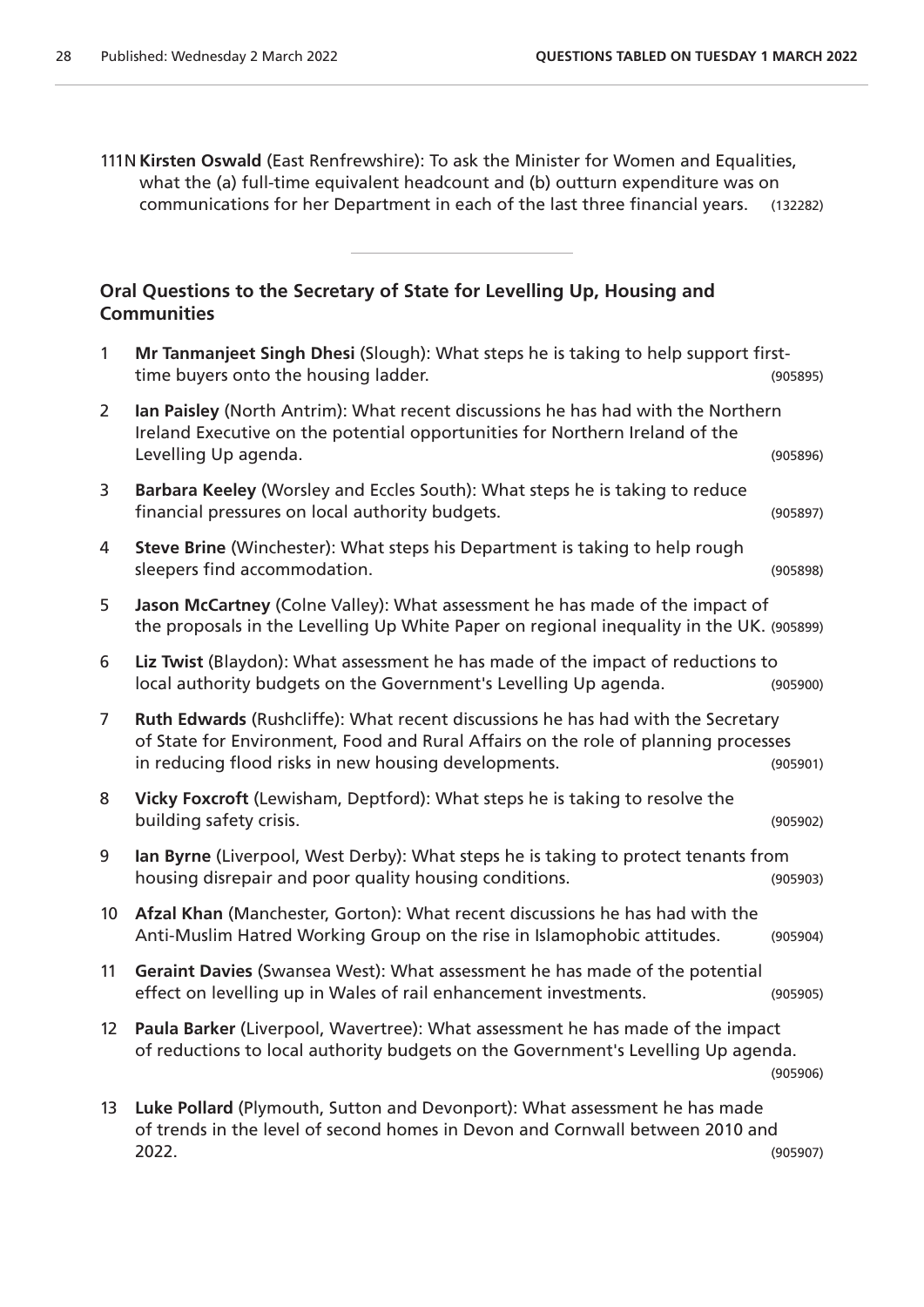| 14                                                                                              | Mr John Whittingdale (Maldon): What steps he is taking with local authorities to<br>help ensure the accountability of locally elected representatives.                                           | (905908) |
|-------------------------------------------------------------------------------------------------|--------------------------------------------------------------------------------------------------------------------------------------------------------------------------------------------------|----------|
| 15 <sub>15</sub>                                                                                | Suzanne Webb (Stourbridge): What assessment he has made of the impact of the<br>proposals in the Levelling Up White Paper on regional inequality in the UK.                                      | (905909) |
| 16                                                                                              | Joanna Cherry (Edinburgh South West): What steps he is taking to ensure that<br>Levelling Up funding is allocated equitably and transparently.                                                   | (905910) |
| 17                                                                                              | Christian Wakeford (Bury South): What assessment he has made of trends in the<br>levels of anti-Semitism in the last 12 months.                                                                  | (905911) |
| 18                                                                                              | Simon Baynes (Clwyd South): What assessment he has made of the impact of the<br>proposals in the Levelling Up White Paper on regional inequality in the UK.                                      | (905912) |
| 19                                                                                              | Elliot Colburn (Carshalton and Wallington): What steps he is taking to regenerate<br>high streets and towns.                                                                                     | (905913) |
| 20                                                                                              | Sir Robert Goodwill (Scarborough and Whitby): What assessment he has made of<br>the potential merits of extending temporary permitted development rights for<br>pop-up campsites to summer 2022. | (905914) |
| 21                                                                                              | Kate Osborne (Jarrow): What recent assessment he has made of trends in the level<br>of people registered as homeless in temporary accommodation.                                                 | (905915) |
| 22                                                                                              | Dr Jamie Wallis (Bridgend): What assessment he has made of the impact of the<br>proposals in the Levelling Up White Paper on regional inequality in the UK.                                      | (905916) |
| 23                                                                                              | Owen Thompson (Midlothian): What recent discussions he has had with<br>elected members in the devolved Administrations on the effectiveness of inter-<br>governmental relations.                 | (905917) |
| 24                                                                                              | John Spellar (Warley): What estimate he has made of the comparative cost of a<br>new local authority-built (a) two bedroom flat and (b) a three bedroom house. (905918)                          |          |
| 25                                                                                              | Cat Smith (Lancaster and Fleetwood): What steps he is taking to prevent donations<br>from groups or individuals based overseas from unduly influencing elections in the<br>UK.                   | (905919) |
| Topical Questions to the Secretary of State for Levelling Up, Housing and<br><b>Communities</b> |                                                                                                                                                                                                  |          |

| T1. | <b>Munira Wilson</b> (Twickenham): If he will make a statement on his departmental |          |  |
|-----|------------------------------------------------------------------------------------|----------|--|
|     | responsibilities.                                                                  | (905885) |  |
|     | T2 Kirsten Oswald (East Renfrewshire):                                             | (905886) |  |
|     | T3 Steve Brine (Winchester):                                                       | (905887) |  |
|     | T4 Wendy Chamberlain (North East Fife):                                            | (905888) |  |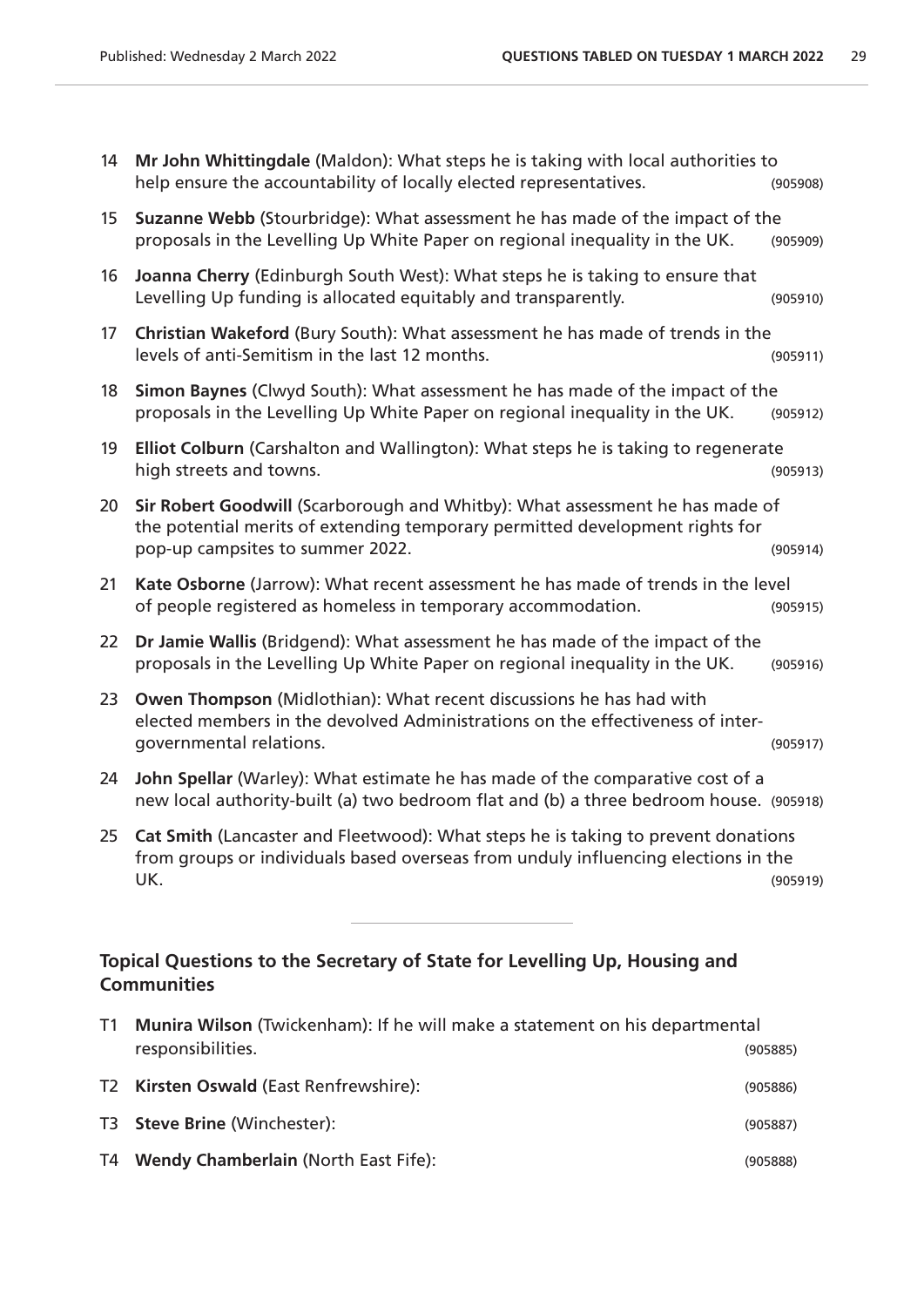|               | T5 Robbie Moore (Keighley):                      | (905889) |
|---------------|--------------------------------------------------|----------|
|               | T6 Tim Loughton (East Worthing and Shoreham):    | (905890) |
| $\frac{1}{2}$ | <b>Rebecca Long Bailey (Salford and Eccles):</b> | (905891) |
| T8            | <b>Andy Carter (Warrington South):</b>           | (905892) |
| T9            | <b>Suzanne Webb (Stourbridge):</b>               | (905893) |
|               | T10 Ben Lake (Ceredigion):                       | (905894) |
|               |                                                  |          |

# Questions for Answer on Tuesday 8 March

#### **Questions for Written Answer**

| 1 <sub>N</sub> | Lloyd Russell-Moyle (Brighton, Kemptown): To ask the Secretary of State for<br>Education, what steps his Department is taking to help ensure consistent and<br>high-quality teaching on sexual health in schools across England.                                                                                                      | (132336) |
|----------------|---------------------------------------------------------------------------------------------------------------------------------------------------------------------------------------------------------------------------------------------------------------------------------------------------------------------------------------|----------|
| 2N             | Lloyd Russell-Moyle (Brighton, Kemptown): To ask the Secretary of State for<br>Education, what steps his Department is taking to help ensure consistent and<br>high-quality teaching on HIV in schools across England.                                                                                                                | (132337) |
| 3N             | Lloyd Russell-Moyle (Brighton, Kemptown): To ask the Secretary of State for<br>Education, what funding his Department provides to train teachers and schools<br>to help ensure they can deliver consistent, high quality sexual health education<br>within relationship and sex education lessons.                                    | (132339) |
| 4N             | Dr Rupa Huq (Ealing Central and Acton): To ask the Secretary of State for Levelling<br>Up, Housing and Communities, what assessment he has made of the potential<br>merits of increasing the lifetime ISA property limit in line with inflation.                                                                                      | (132326) |
| 5N             | Dr Rupa Huq (Ealing Central and Acton): To ask the Secretary of State for Levelling<br>Up, Housing and Communities, on what date he plans to bring forward legislative<br>proposals to establish a public register of overseas property ownership.                                                                                    | (132327) |
| 6N             | Tonia Antoniazzi (Gower): To ask the Secretary of State for Health and Social Care,<br>for what reason only three NHS prescriptions for medical cannabis have been<br>issued to children with severe intractable epilepsy since the law was changed in<br>November 2018 to enable those prescriptions to be made in specialist cases. | (132342) |
| 7N             | Feryal Clark (Enfield North): To ask the Secretary of State for Health and Social<br>Care, how many dental practices in England have applied for the £50 million<br>emergency dental funding announced on 23 January 2022 by (a) English region,<br>(b) local authority and (c) Parliamentary constituency.                           | (132405) |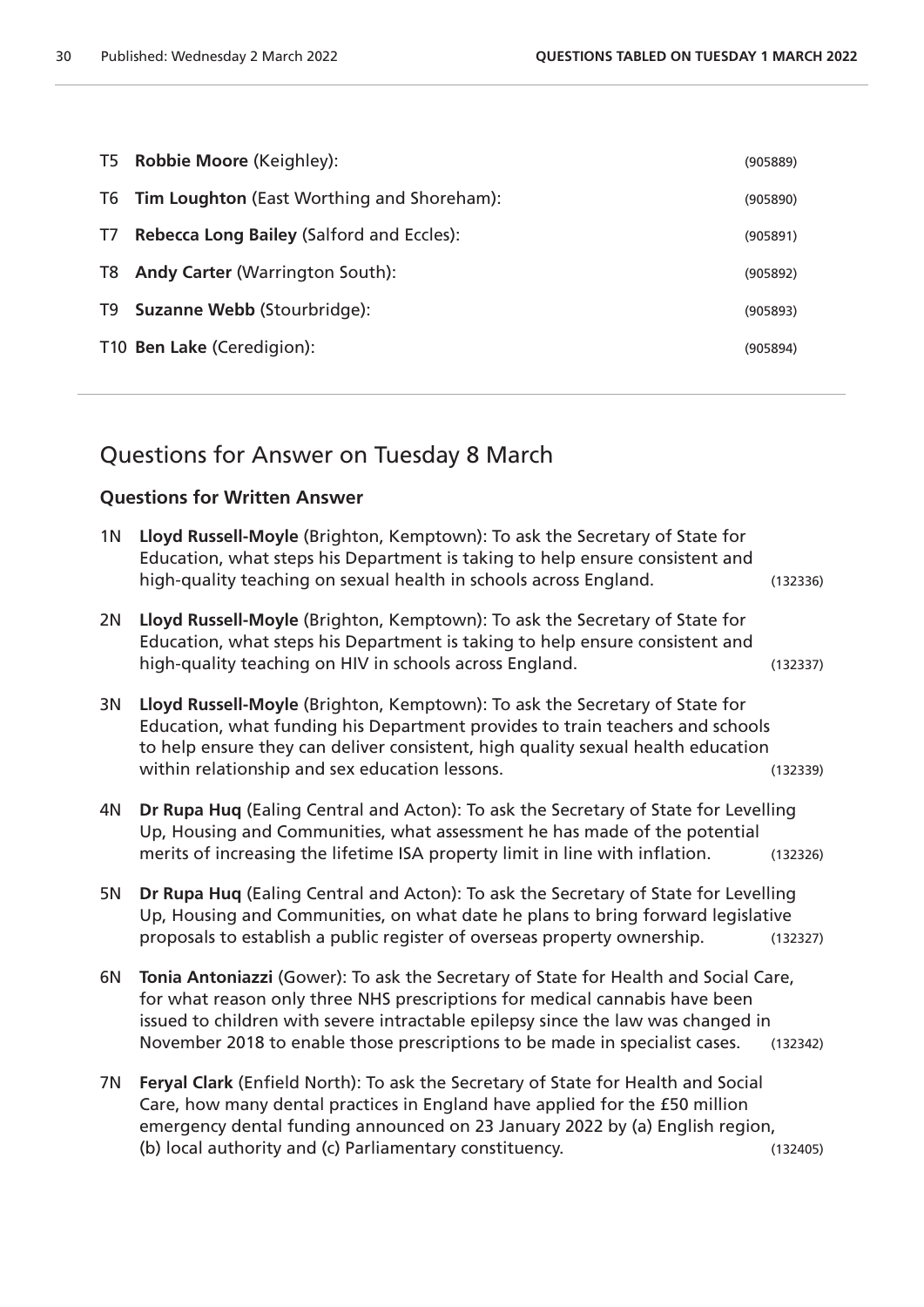- 8N **Feryal Clark** (Enfield North): To ask the Secretary of State for Health and Social Care, what proportion of the £50m emergency dental funding announced on 23 January 2022 he expects will be claimed by services in that sector. (132406)
- 9N **Feryal Clark** (Enfield North): To ask the Secretary of State for Health and Social Care, what proportion of NHS dental practices in England are on course to meet their 85% activity target for this quarter. Their state of the state (132407)
- 10N **Kerry McCarthy** (Bristol East): To ask the Secretary of State for Health and Social Care, with reference to the COVID-19 Response: Living with COVID-19, published on 23 February 2022, whether the 1.3 million people in receipt of covid-19 treatments will be able to access free-of-charge asymptomatic covid-19 tests from 1 April 2022. (132200)
- 11N **Kerry McCarthy** (Bristol East): To ask the Secretary of State for Health and Social Care, if his Department will make an assessment of the impact of removing the provision of free lateral flow tests from people in close contact with individuals who are immunocompromised. The same state of the state of the state of the state of the state of the state of the state of the state of the state of the state of the state of the state of the state of the state of the stat
- 12N **Kerry McCarthy** (Bristol East): To ask the Secretary of State for Health and Social Care, what impact assessment the Government has made of the proposals set out in the Government's Plan for Living with Covid-19 on people who are immunocompromised. (132202)
- 13N **Claire Hanna** (Belfast South): To ask the Secretary of State for the Home Department, if she will introduce an expediated process for family members of EU/EEA Nationals awaiting decisions on applications to the EU Settlement Scheme to match the announced introduction of an expedited decision-making process for family members of UK nationals. (132413)
- 14N **Claire Hanna** (Belfast South): To ask the Secretary of State for the Home Department, if she will make an assessment of the potential merits of extending eligibility to apply for EU Settlement Scheme Family Permits to all dependent relatives, including siblings and other family members, where dependency can be demonstrated to the extent that is safely possible. (132414)
- 15N **Claire Hanna** (Belfast South): To ask the Secretary of State for the Home Department, what assessment she has made of the position of Northern Ireland to accept and accommodate refugees from Ukraine in the context of the Republic of Ireland having lifted all visa requirements and the unique border position between Northern Ireland and the Republic of Ireland. (132415)
- 16N **Dr Rupa Huq** (Ealing Central and Acton): To ask the Chancellor of the Exchequer, what steps he is taking to ensure that NHS doctors will not incur increased tax liabilities due to pension contributions with the result that they would be financially worse off for working longer hours. (132325)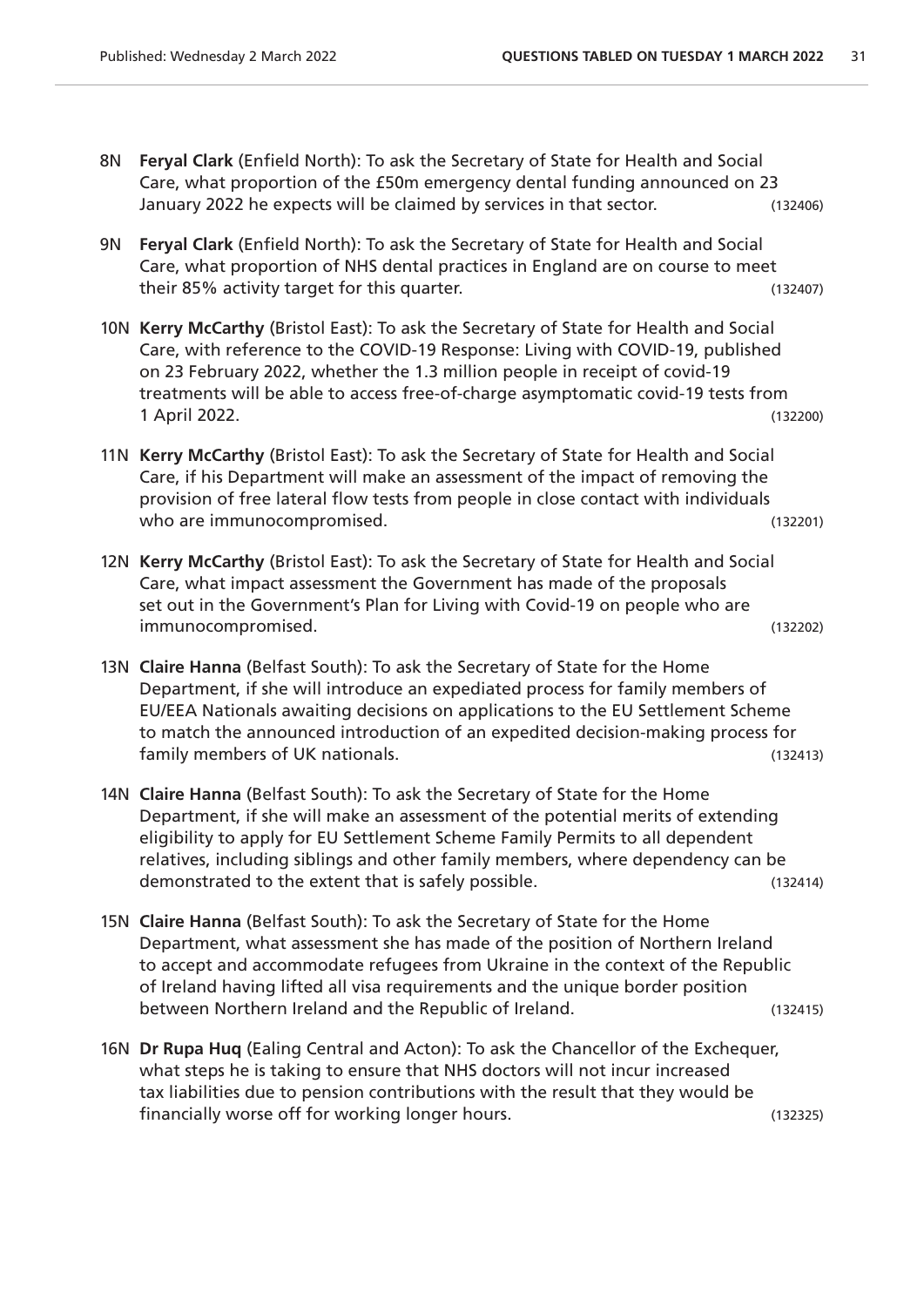- 17N **Dr Rupa Huq** (Ealing Central and Acton): To ask the Chancellor of the Exchequer, what assessment he has made of the potential merits of extending the 12.5 per cent hospitality VAT rate to the end of 2022. (132328)
- 18N **James Sunderland** (Bracknell): To ask the Chancellor of the Exchequer, for what reason the Government bases Child Benefit on only one person's income and not the total income of the household; and for what reason the High Income Child Benefit Charge is not increased more often to reflect real terms wages and increases in the cost of living. The cost of living.

# Questions for Answer on Wednesday 9 March

#### **Oral Questions to the Secretary of State for Northern Ireland**

| $\mathbf{1}$    | Deidre Brock (Edinburgh North and Leith): What recent progress the Government<br>has made in negotiations with the EU on the Northern Ireland Protocol.                                                                                                                            | (905870) |
|-----------------|------------------------------------------------------------------------------------------------------------------------------------------------------------------------------------------------------------------------------------------------------------------------------------|----------|
| $\overline{2}$  | John Lamont (Berwickshire, Roxburgh and Selkirk): What plans his Department has<br>to mark the Platinum Jubilee of Her Majesty The Queen.                                                                                                                                          | (905871) |
| 3               | Mr Philip Hollobone (Kettering): What discussions he has had with the Northern<br>Ireland Executive on (a) increasing the proportion of adults with professional<br>qualifications and (b) reducing the proportion of adults who are economically<br>inactive in Northern Ireland. | (905872) |
| 4               | Greg Smith (Buckingham): What steps his Department is taking to promote trade<br>and investment in Northern Ireland.                                                                                                                                                               | (905873) |
| 5               | Barry Gardiner (Brent North): What assessment he has made of trends in the level<br>of underspend of the Block Grant over the last five years.                                                                                                                                     | (905874) |
| 6               | Damien Moore (Southport): What plans his Department has to mark the Platinum<br>Jubilee of Her Majesty The Queen.                                                                                                                                                                  | (905875) |
| $\overline{7}$  | Dr Jamie Wallis (Bridgend): What plans his Department has to mark the Platinum<br>Jubilee of Her Majesty The Queen.                                                                                                                                                                | (905876) |
| 8               | James Daly (Bury North): What steps his Department is taking to promote trade<br>and investment in Northern Ireland.                                                                                                                                                               | (905877) |
| 9               | Mr Richard Holden (North West Durham): What plans his Department has to mark<br>the Platinum Jubilee of Her Majesty The Queen.                                                                                                                                                     | (905878) |
| 10 <sup>°</sup> | Rob Butler (Aylesbury): What assessment he has made of the potential impact of<br>the Northern Ireland (Ministers, Elections and Petitions of Concern) Act 2022 on<br>political stability in Northern Ireland.                                                                     | (905879) |
| 11              | Chris Elmore (Ogmore): What recent assessment he has made of the adequacy of<br>resources for women's services in Northern Ireland.                                                                                                                                                | (905880) |